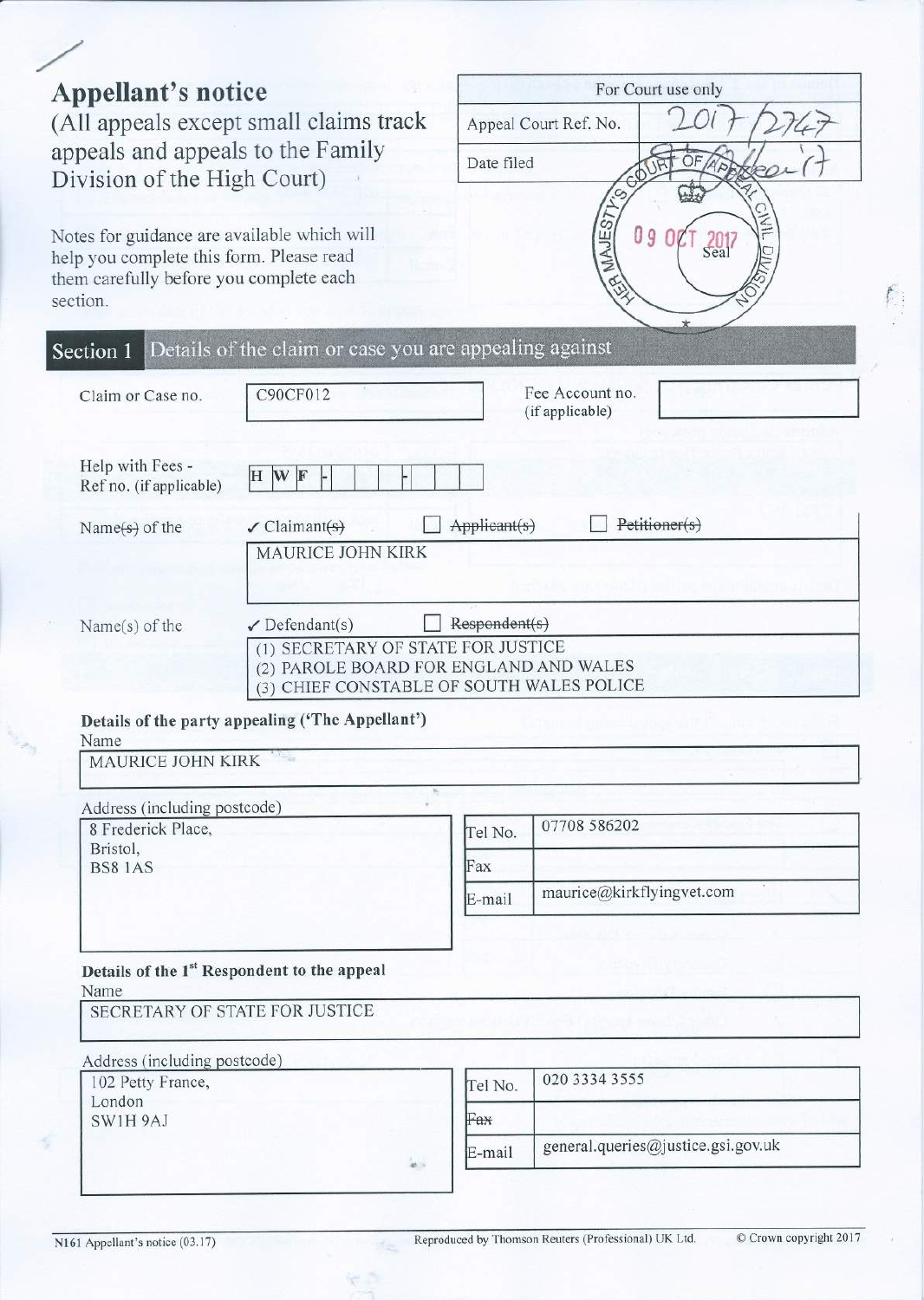# **Details of the 2nd Respondent to the appeal**

Name

PAROLE BOARD FOR ENGLAND AND WALES

#### Address (including postcode)

| 52 Queen Anne's Gate,<br>London | Tel No.    | 020 3334 4402                          |
|---------------------------------|------------|----------------------------------------|
| SW1H 9AG                        | <b>Fax</b> |                                        |
|                                 | E-mail     | $info(\omega)$ parole board.gsi.gov.uk |
|                                 |            |                                        |

## **Details of the 3rd Respondent to the appeal**

Name

CHIEF CONSTABLE OF SOUTH WALES POLICE

Address (including postcode)

South Wales Police Headquarters, Cowbridge Road, Bridgend CF31 3SU

| Tel No.    | 01656 655555                         |
|------------|--------------------------------------|
| $\alpha v$ |                                      |
| E-mail     | southwales@south-wales.pnn.police.uk |

Details of additional parties (if any) are attached  $\Box$  Yes  $\Box$  YNo

# Section 2 Details of the appeal

From which court is the appeal being brought?

|   | Trom which court is the appear senig srought.                    |
|---|------------------------------------------------------------------|
|   | The County Court at                                              |
|   |                                                                  |
|   |                                                                  |
|   | The Family Court at                                              |
|   |                                                                  |
|   |                                                                  |
| ✓ | <b>High Court</b>                                                |
|   | Queen's Bench Division<br>✓                                      |
|   | Chancery Division                                                |
|   | Family Division                                                  |
|   | Other (please specify) Cardiff District Registry<br>$\checkmark$ |
|   | Other (please specify)                                           |
|   |                                                                  |
|   |                                                                  |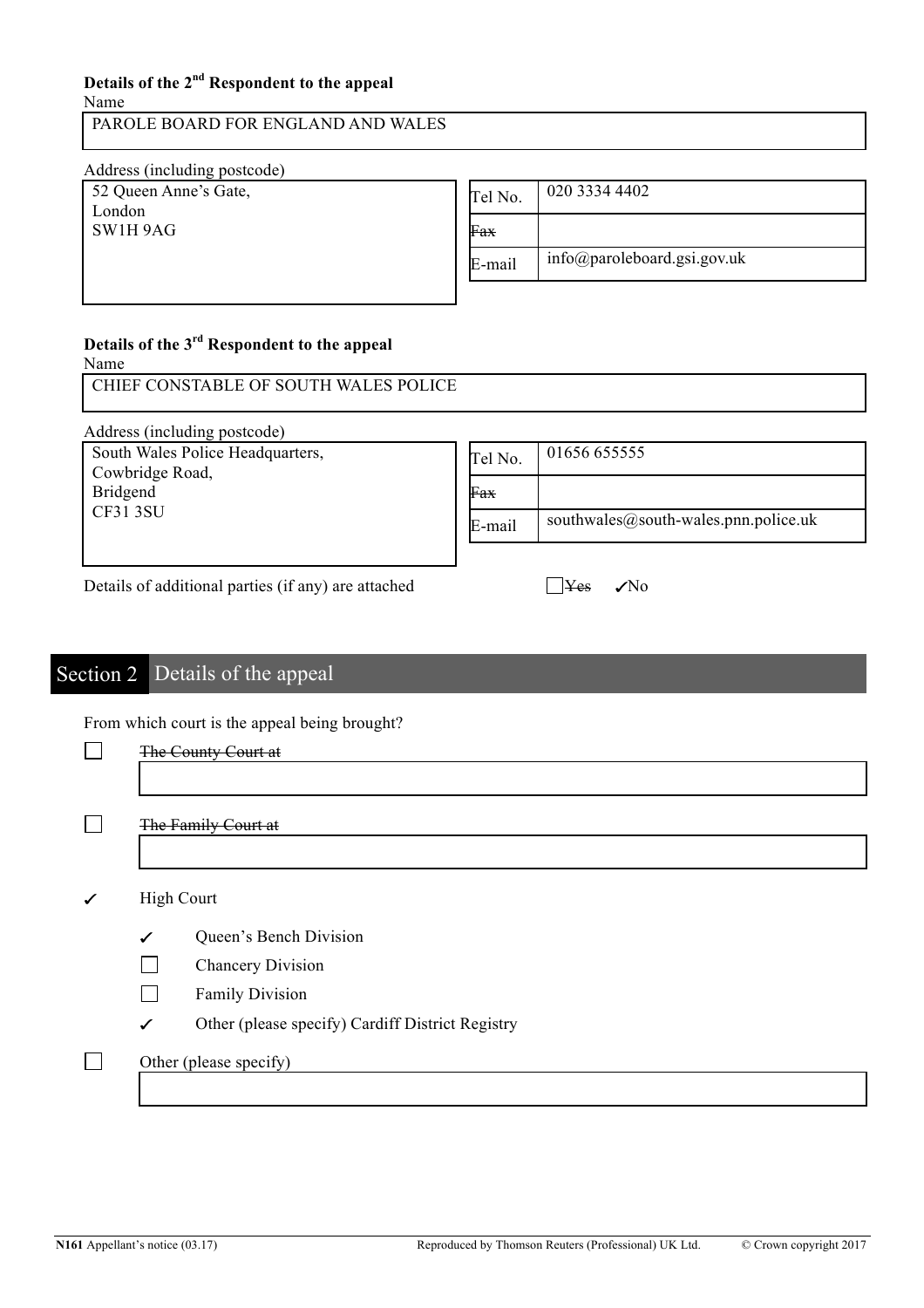|                                                                             | What is the status of the Judge whose decision you want to appeal? |     |                         |
|-----------------------------------------------------------------------------|--------------------------------------------------------------------|-----|-------------------------|
| District Judge or Deputy                                                    | Circuit Judge or Recorder                                          |     | <b>Tribunal Judge</b>   |
| <b>Master or Deputy</b>                                                     | High Court Judge or Deputy<br>$\checkmark$                         |     | Justice(s) of the Peace |
| What is the date of the decision you wish to appeal against?                |                                                                    |     |                         |
| 18 <sup>th</sup> September 2017                                             |                                                                    |     |                         |
| To which track, if any, was the claim or case allocated?                    |                                                                    | Yes | $\sqrt{N_0}$            |
|                                                                             |                                                                    |     |                         |
| Legal representation<br>Section 3                                           |                                                                    |     |                         |
| Are you legally represented?                                                |                                                                    | Yes | $\sqrt{N_0}$            |
| If 'Yes', please give details of your solicitor below                       |                                                                    |     |                         |
| a solicitor                                                                 |                                                                    |     |                         |
| direct access counsel instructed to conduct litigation on your behalf       |                                                                    |     |                         |
| direct access counsel instructed to represent you at hearings only          |                                                                    |     |                         |
| Name of your legal representative                                           |                                                                    |     |                         |
|                                                                             |                                                                    |     |                         |
| The address (including postcode) of the firm of solicitors representing you |                                                                    |     |                         |
|                                                                             | Tel-No.                                                            |     |                         |
|                                                                             | Fax                                                                |     |                         |
|                                                                             |                                                                    |     |                         |

| <b>E-mail</b>           |  |
|-------------------------|--|
| $\mathbf{r}$<br>r<br>ψΔ |  |
| Ref.                    |  |
|                         |  |

Are you, the Appellant, in receipt of a Civil Legal Aid Certificate?  $\Box$  Yes  $\Box$  No

Is Are the respondents legally represented?  $\checkmark$  Yes  $\Box$  No

| Yes | N٥ |
|-----|----|
|     |    |

If 'Yes', please give details of the respondent's legal representative below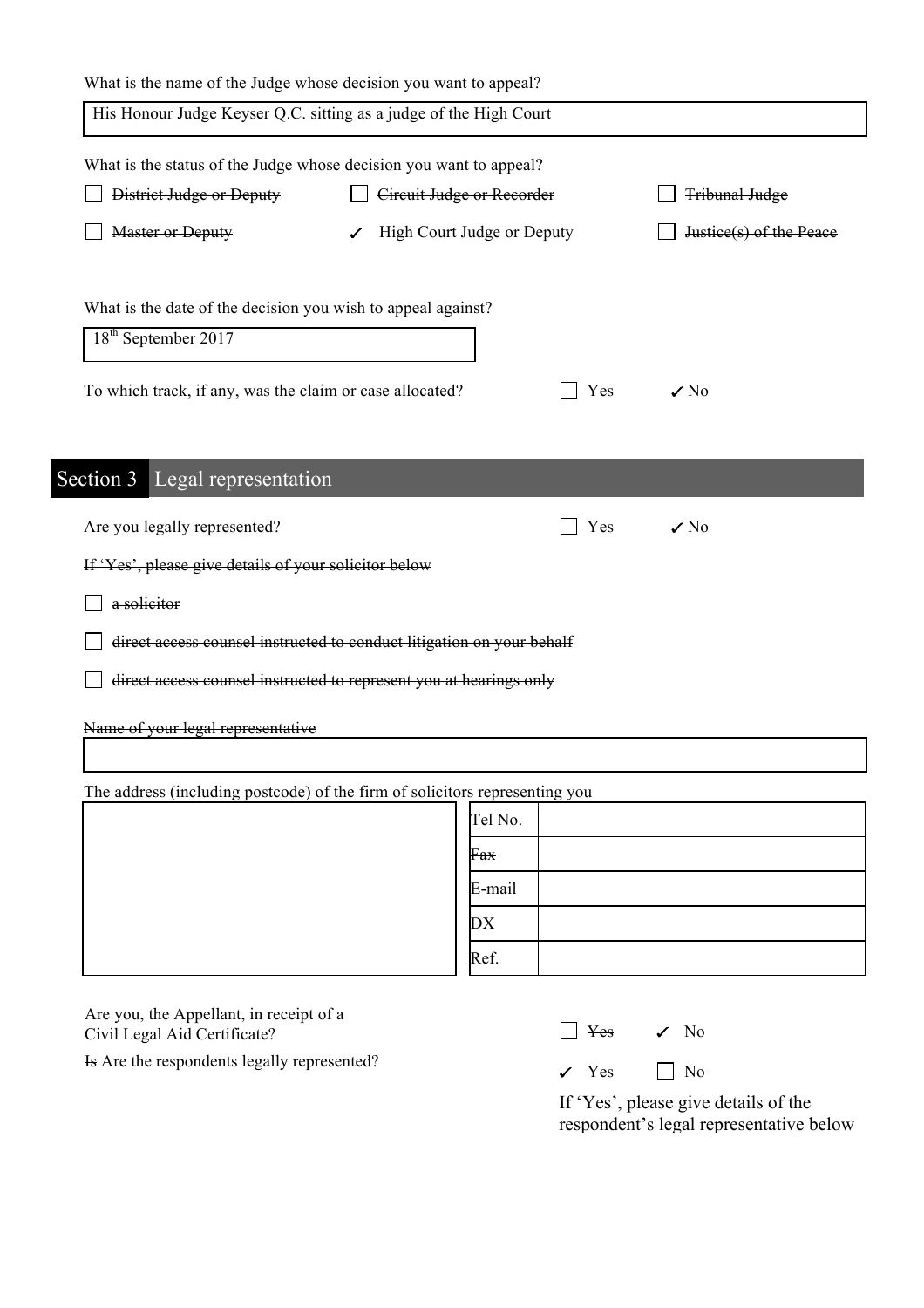## Name and address (including postcode) of the  $1<sup>st</sup>$  respondent's legal representative

| $\frac{1}{2}$<br>Ciaran McQuade,<br>Government Legal Department,<br>Litigation Group,<br>One Kemble Street,<br>London<br>WC <sub>2</sub> B <sub>4TS</sub> | Tel No.<br>Fax<br>E-mail<br>DX | 020 7210 6195<br>020 7210 3250<br>ciaran.mcquade@governmentlegal.gov.uk<br>123242 KINGSWAY 6 |
|-----------------------------------------------------------------------------------------------------------------------------------------------------------|--------------------------------|----------------------------------------------------------------------------------------------|
|                                                                                                                                                           | Ref.                           | Z1717003/NAK/A4                                                                              |

# Name and address (including postcode) of the  $2<sup>nd</sup>$  respondent's legal representative

| Narjis Khan,<br>Government Legal Department,<br>One Kemble Street,<br>London<br>WC2B 4TS | Tel No. | 020 7210 8532                      |
|------------------------------------------------------------------------------------------|---------|------------------------------------|
|                                                                                          | Fax     | 020 7210 3260                      |
|                                                                                          | E-mail  | Narjis.Khan@governmentlegal.gov.uk |
|                                                                                          | DX      | DX 123242 KINGSWAY                 |
|                                                                                          | Ref.    | Z1717003/NAK/A4                    |

# Name and address (including postcode) of the 3<sup>rd</sup> respondent's legal representative

| Adrian Oliver,<br>Dolmans Solicitors, | Tel No. | 02920345531                   |
|---------------------------------------|---------|-------------------------------|
| One Kingsway,                         | Fax     | 02920398206                   |
| Cardiff<br><b>CF10 3DS</b>            | E-mail  | $\alpha$ driano@dolmans.co.uk |
|                                       | DX      | 122723 CARDIFF 12             |
|                                       | Ref.    | $APO.SWP1-511$                |

# Section 4 Permission to appeal

Do you need permission to appeal?  $\checkmark$  Yes  $\Box$  No

Has permission to appeal been granted?



If permission to appeal has been granted in part by the lower court, do you seek permission to appeal in respect of the grounds refused by the lower court?

appeal.

 $\Box$  Yes  $\Box$  No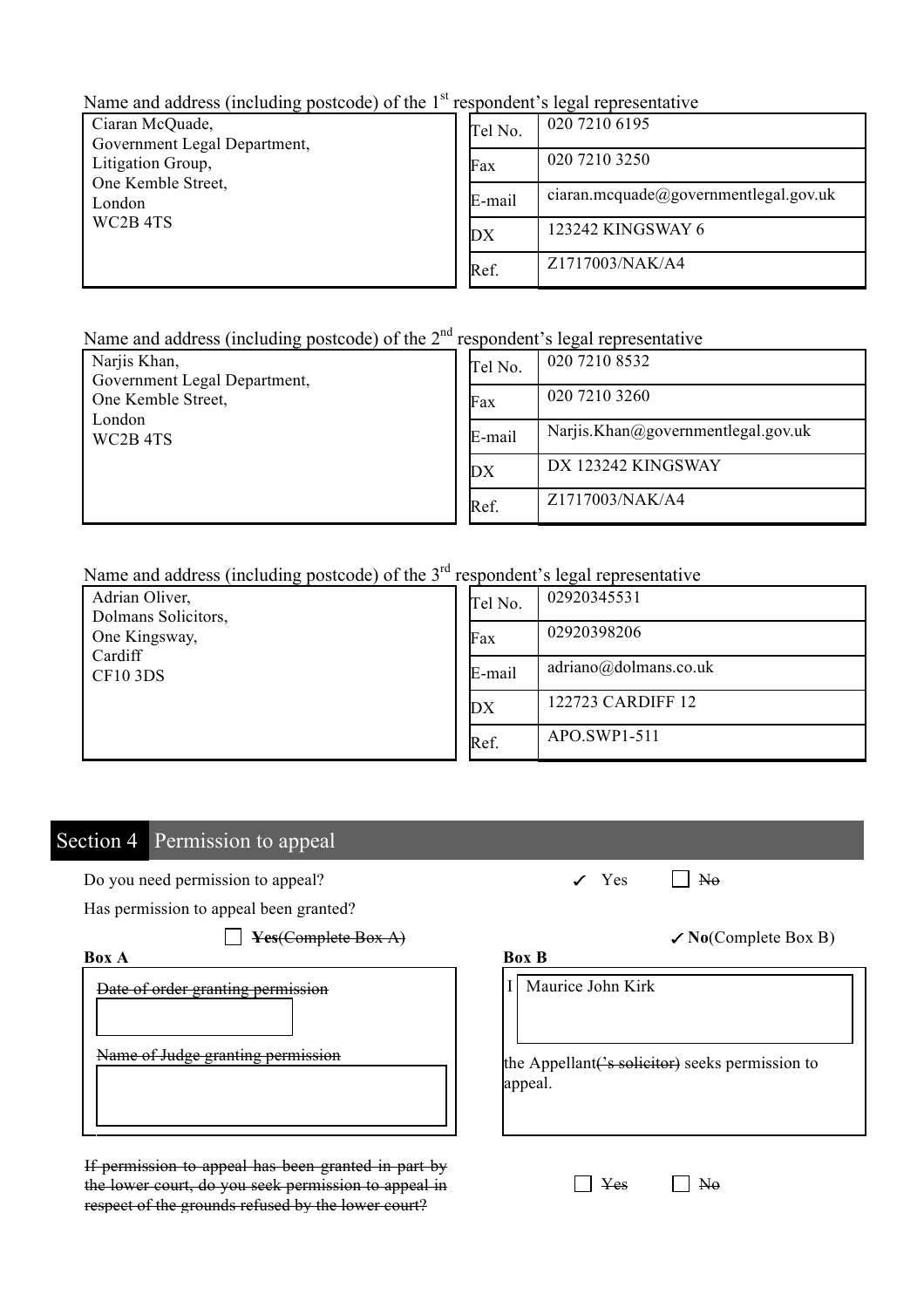# Section 5 Other information required for the appeal

Please set out the order (or part of the order) you wish to appeal against

#### **IT IS ORDERED that:**

- 1. The claims against the Defendants and each of them be and are dismissed.
- 2. The Claimant do pay to each Defendant its costs of the case, which are to be subject of summary assessment on the standard basis if not agreed.
- 3. The summary assessment of costs shall be heard by H.H. Judge Keyser Q.C. on the first available date after 6 October 2017. Time allowed 2 ½ hours.

Have you lodged this notice with the court in time? (There are different types of appeal see Guidance Notes N161A)

 $\checkmark$  Yes No If **'No'** you must also complete **Part B of Section 9 and Section 10**

# Section 6 Grounds of appeal

Please state, in numbered paragraphs, **on a separate sheet** attached to this notice and entitled 'Grounds of Appeal' (also in the top right hand corner add your claim or case number and full name), why you are saying that the Judge who made the order you are appealing was wrong.

 $\checkmark$  I confirm that the grounds of appeal are attached to this notice.

## Section 7 Arguments in support of grounds for appeal

 $\checkmark$  I confirm that the arguments (known as a 'Skeleton Argument') in support of the 'Grounds of Appeal' are set out on a separate sheet and attached to this notice.

**OR** (in the case of appeals other than to the Court of Appeal)

I confirm that the arguments (known as a 'Skeleton Argument') in support of the 'Grounds of Appeal' will follow within 14 days of filing this Appellant's Notice. A skeleton argument should only be filed if appropriate, in accordance with CPR Practice Direction 52B, paragraph 8.3.

## Section 8 Aarhus Convention Claim

For applications made under the Town and Country Planning Act 1990 or Planning (Listed Buildings and Conservation Areas) Act 1990

I contend that this claim is an Aarhus Convention Claim  $\Box$  Yes  $\checkmark$  No

| $\sim$<br>٠ | J |
|-------------|---|
|-------------|---|

If Yes, and you are appealing to the Court of Appeal, any application for an order to limit the recoverable costs of an appeal, pursuant to CPR 52.19, should be made in section 10.

If Yes, indicate in the following box if you do not wish the costs limits under CPR 45 to apply. If you have indicated that the claim is an Aarhus claim set out the grounds below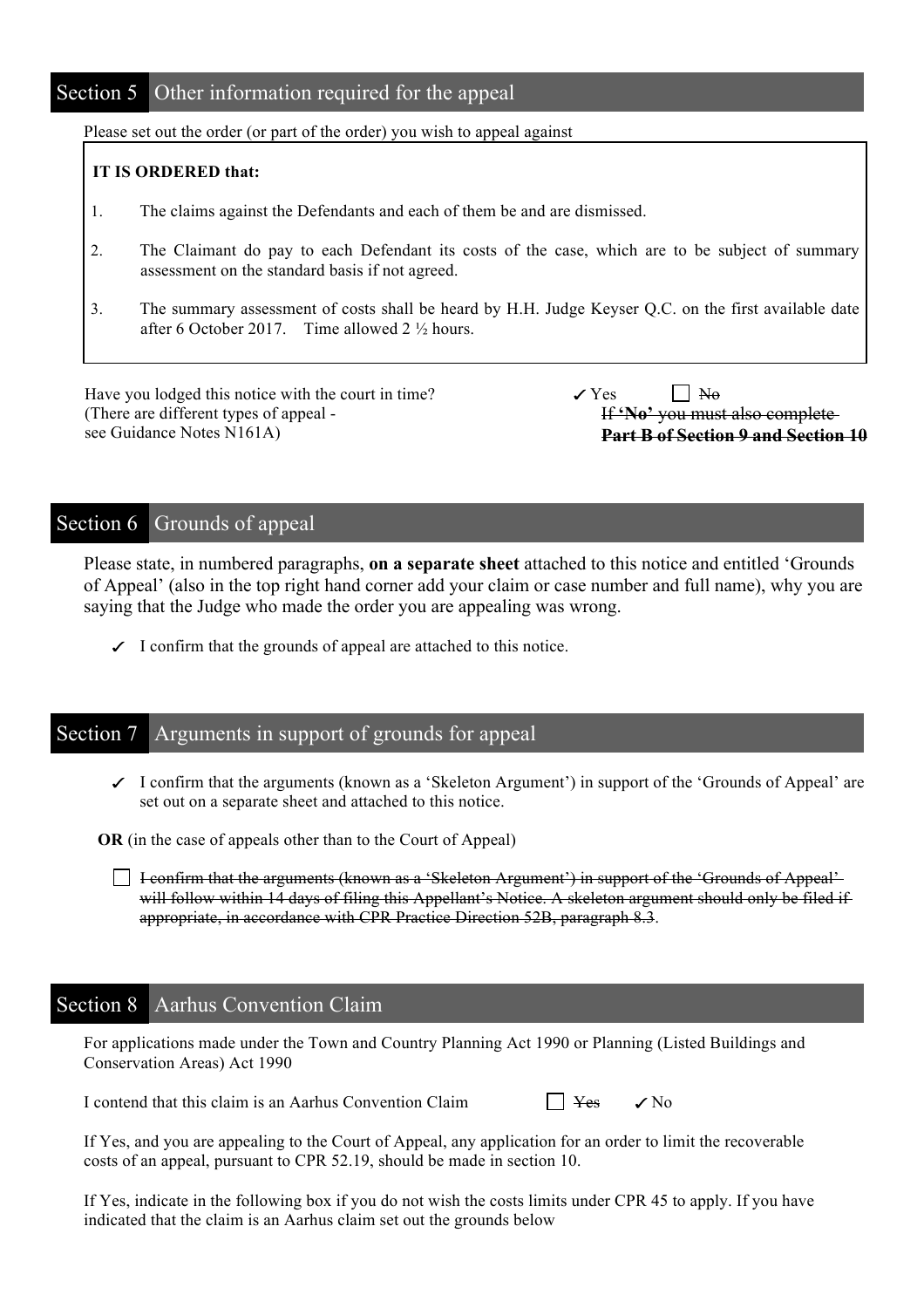# Section 9 What are you asking the Appeal Court to do?

I am asking the appeal court to:- (please tick the appropriate box)

- $\checkmark$  set aside the order which I am appealing
- ✓ vary the order which I am appealing and substitute the following order. Set out in the following space the order you are asking for:-
	- 1. To dismiss the  $1<sup>st</sup>$ ,  $2<sup>nd</sup>$  and  $3<sup>rd</sup>$  Defendant's strike out applications.
	- 2. Alternatively, to remit the  $1<sup>st</sup>$ ,  $2<sup>nd</sup>$  and  $3<sup>rd</sup>$  Defendant's strike out application for rehearing.
	- 3. To remit the Claim to the Cardiff District Registry for Case Management.
- $\angle$  order a new trial

# Section 10 Other applications

Complete this section **only** if you are making any additional applications.

#### **Part A**

 $\checkmark$  I apply for a stay of execution. (You must set out in Section 10 your reasons for seeking a stay of execution and evidence in support of your application.)

#### **Part B**

 $\Box$  I apply for an extension of time for filing my appeal notice. (You must set out in Section 10 the reasonsfor the delay and what steps you have taken since the decision you are appealing.)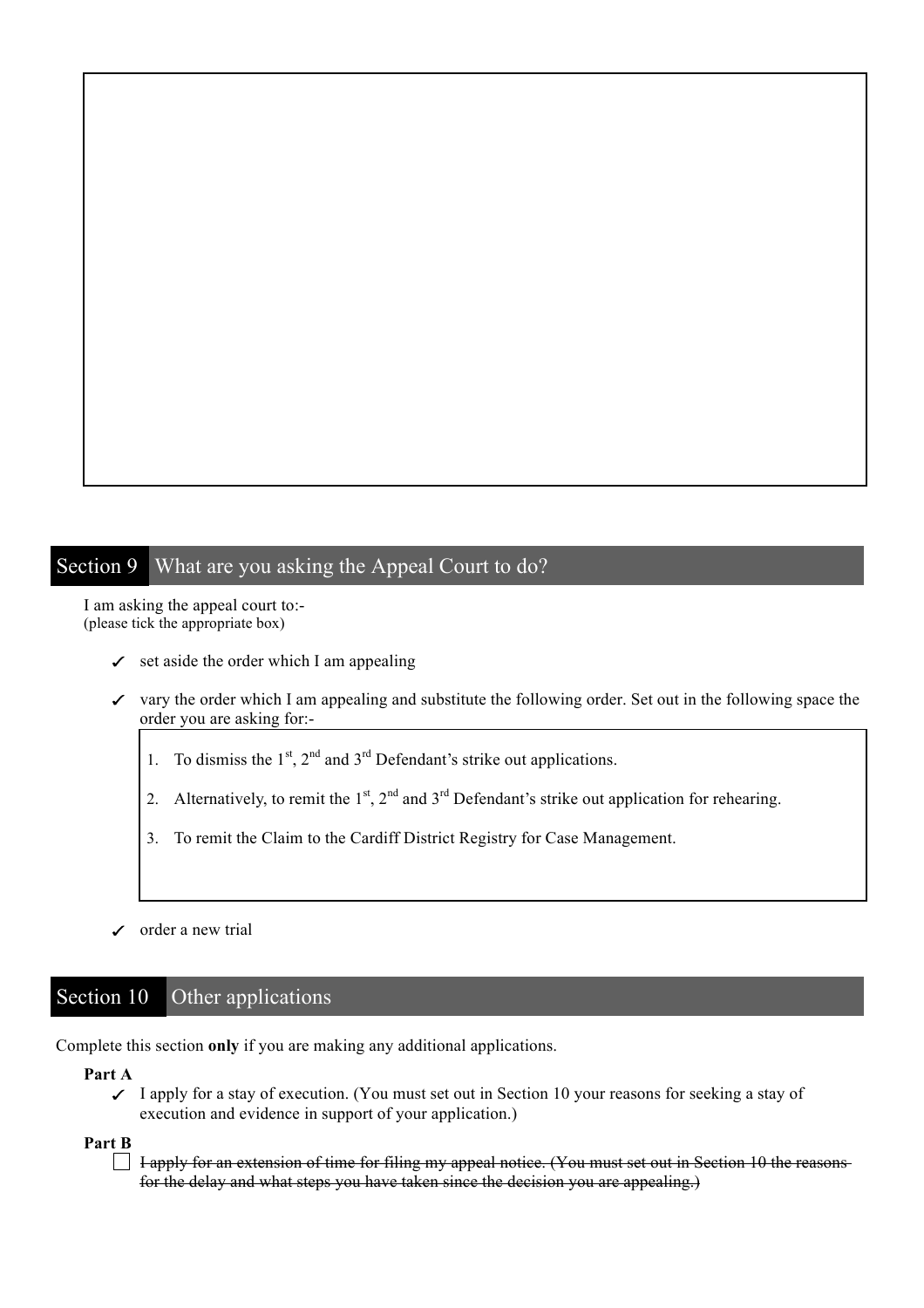### **Part C**

 $\angle$  I apply for an order that:

## **Recoverable Costs Limitation Order**

1. There be a Recoverable Costs Limitation Order made in the appeal under CPR Part 52.19(1).

### **Appointment of an Advocate to the Court**

2. That the court request HM Attorney-General to appoint an Advocate to the Court.

### **Lawfulness of CPR 52.5(1)**

1. A Declaration that CPR 52.5(1) regarding a determination of an application for permission to appeal on the papers only is unlawful and in breach of the principle of the constitutional right of access to the court, not having been authorised by a substantive statute approved of by Parliament.

Further or in the alternative:

2. A Declaration that CPR 52.5(1) regarding a determination of an application for permission to appeal on the papers only is unlawful and/or *ultra vires* of section 1 and/or 2 of the Civil Procedure Act 1997 and/or section 54(1)(a)-(c) and (3)(a)-(d) of the Access to Justice Act 1999.

Further or in the alternative:

3. A Declaration that CPR 52.5(1) regarding a determination of an application for permission to appeal on the papers only is unlawful and/or in breach of the principle of *audi alteram partem*, the right to be heard under the Common Law principles of Natural Justice.

Further or in the alternative:

4. A Declaration that CPR Pt. 52.5(1) regarding a determination of an application for permission to appeal on the papers only is in breach of the implied right to a court where there is a determination of "civil rights or obligations" under article 6(1) ECHR as incorporated under schedule 1 of the Human Rights Act 1998, or any other "convention rights" under schedule 1 of that Act.

(You must set out in Section 10 your reasons and your evidence in support of your application.)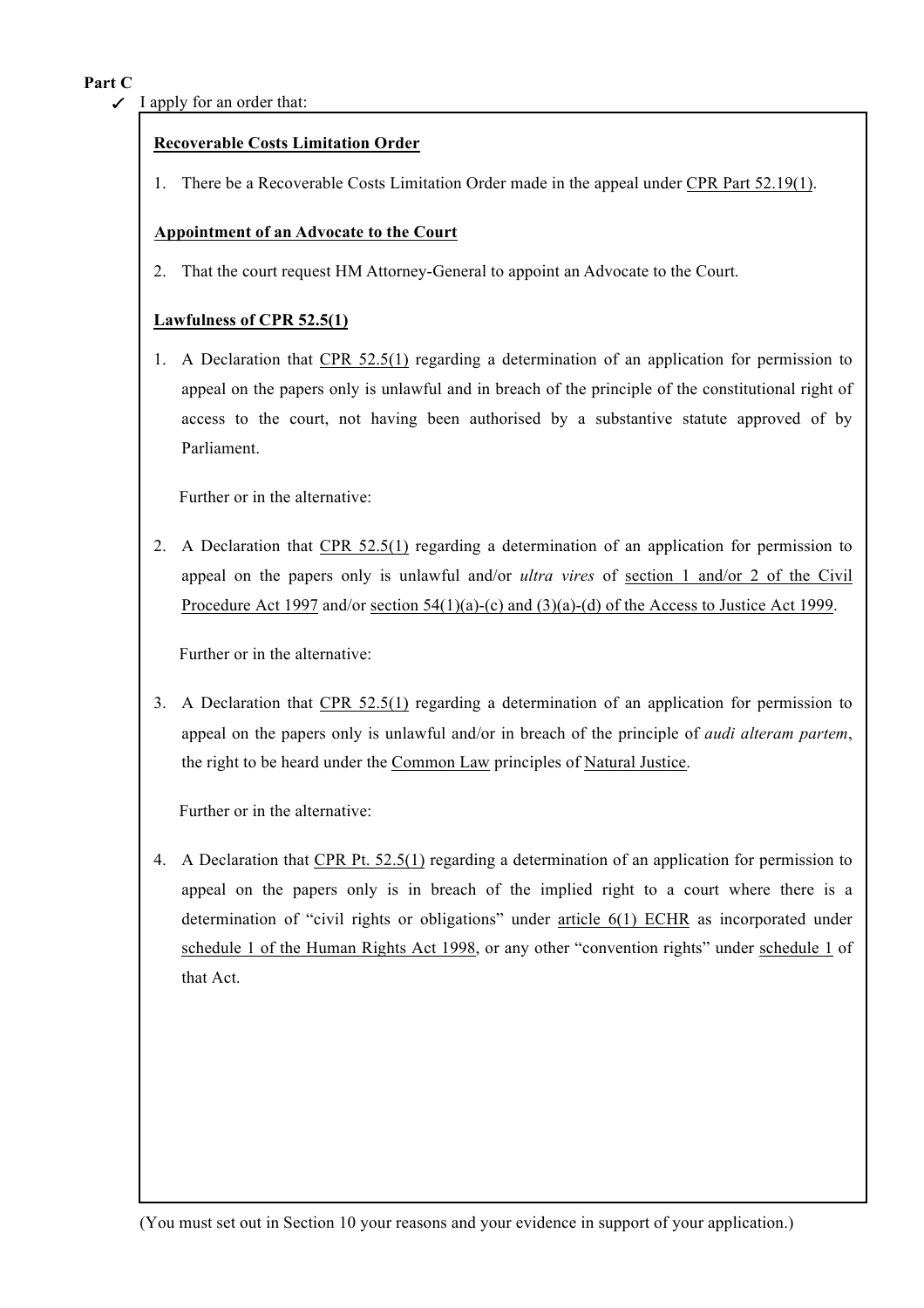# Section 11 Evidence in support

In support of my application(s) in Section 9, I wish to rely upon the following reasons and evidence:

#### **Stay of Execution of the Order of the High Court**

1. It is just and equitable that the orders for costs made against the Claimant be stayed pending the outcome of the appeal pending its determination by the Court of Appeal.

#### **Recoverable Costs Limitation Order**

- 1. The claim further raises issues of "general public importance" regarding the relevant principles that the  $1<sup>st</sup>$ Defendant should apply before determining to revoke a Parole Licence under section 254(1) of the Criminal Justice Act 2003.
- 2. The claim further raises an issue of "general public importance" regarding the liabilities for detention in custody after the revocation of a Parole Licence under article 5 ECHR as incorporated under schedule 1 of the Human Rights Act 1998.
- 3. The Claim also raises an issue of "general public importance" concerning the interpretation and scope of liability under section 9(1) and (5) of the Human Rights Act 1998 regarding the definition of "a judicial act" and "a court", in relation to administrative decisions whether to hold an oral hearing for parole of prisoners held in custody after the revocation of a Parole License.
- 4. The Claim also raises an issue of "general public importance" concerning whether "reasonable grounds" are required for a constable to arrest a person as allegedly being "unlawfully at large", under section 49(1) of the Prison Act 1952.
- 5. The Claimant would be unable to continue the application for permission to appeal unless a Protective Costs Order is made.
- 6. The Claimant estimates his costs of the proceedings as  $\text{\pounds}4,000$  and that of each of the respective defendants as £40,000.

#### **Appointment of an Advocate to the Court**

- 1. The Appellant is unrepresented, and the court may take the view that it would benefit from submissions from an Advocate to the Court.
- 2. The claim raises issues of "general public importance" regarding the relevant principles that the 1<sup>st</sup> Defendant should apply before determining to revoke a Parole Licence under section 254(1) of the Criminal Justice Act 2003.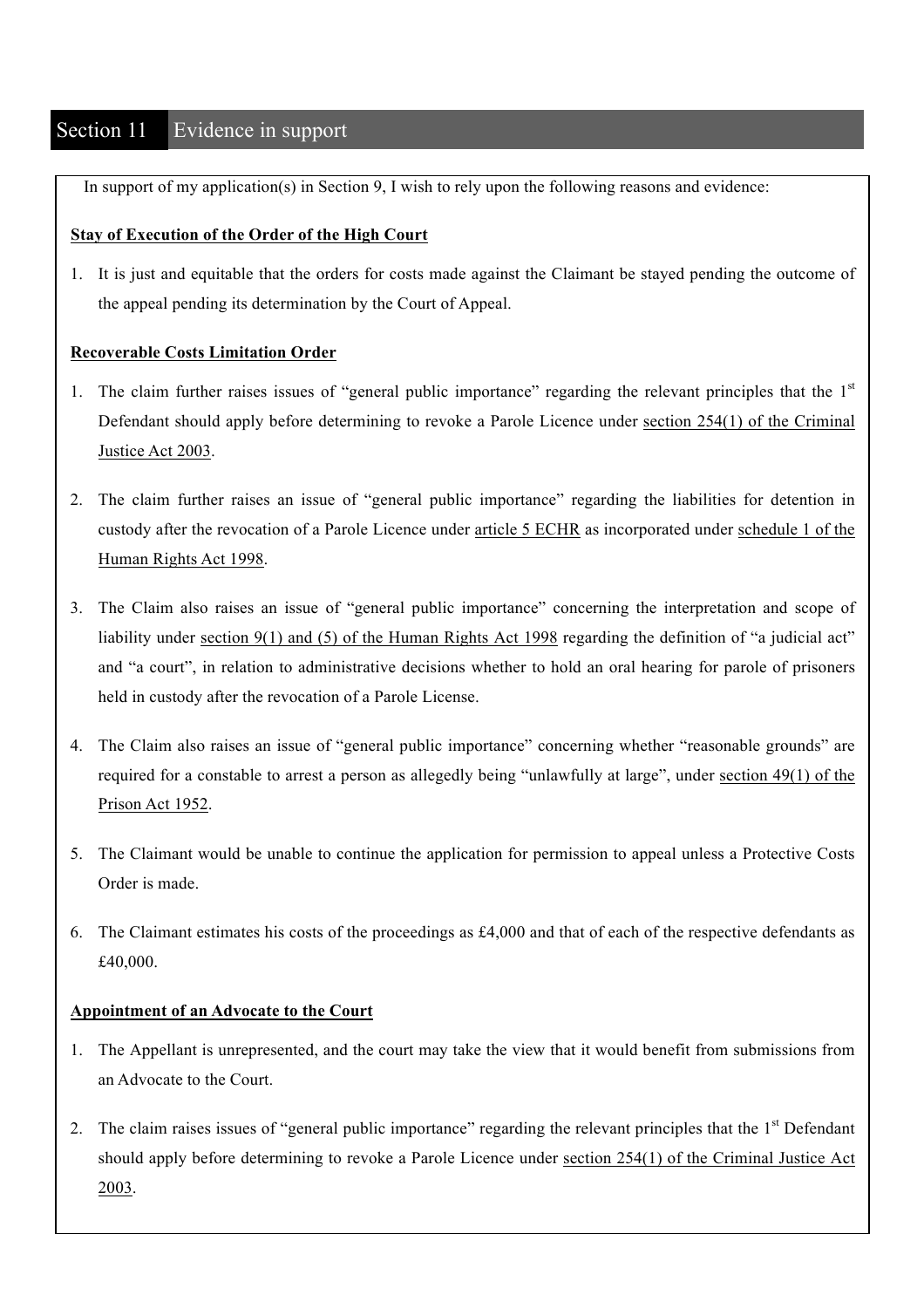- 3. The claim further raises an issue of "general public importance" regarding the liabilities for detention in custody after the revocation of a Parole Licence under article 5 ECHR as incorporated under schedule 1 of the Human Rights Act 1998.
- 4. The Claim also raises an issue of "general public importance" concerning the interpretation and scope of liability under section 9(1) and (5) of the Human Rights Act 1998 regarding the definition of "a judicial act" and "a court", in relation to administrative decisions whether to hold an oral hearing for parole of prisoners held in custody after the revocation of a Parole License.
- 5. The Claim also raises an issue of "general public importance" concerning whether "reasonable grounds" are required for a constable to arrest a person as allegedly being "unlawfully at large", under section 49(1) of the Prison Act 1952.

#### **Lawfulness of CPR 52.5(1)**

1. The basis of the legal challenge to the lawfulness of CPR 52.5(1) is set out in the Claimant's Skeleton Argument relating to that issue to be filed with the court.

| <b>Statement of Truth</b> – This must be completed in support of the evidence in Section 10 |                                           |  |
|---------------------------------------------------------------------------------------------|-------------------------------------------|--|
| I believe (The appellant believes) that the facts stated in this section are true.          |                                           |  |
| <b>MAURICE JOHN KIRK</b><br>Full name                                                       |                                           |  |
| Name of appellant's legal representative firm                                               |                                           |  |
| signed $m_1 + N_2 + M_3$                                                                    | position or office                        |  |
| Appellant ('s legal representative)                                                         | (if signing on behalf of firm or company) |  |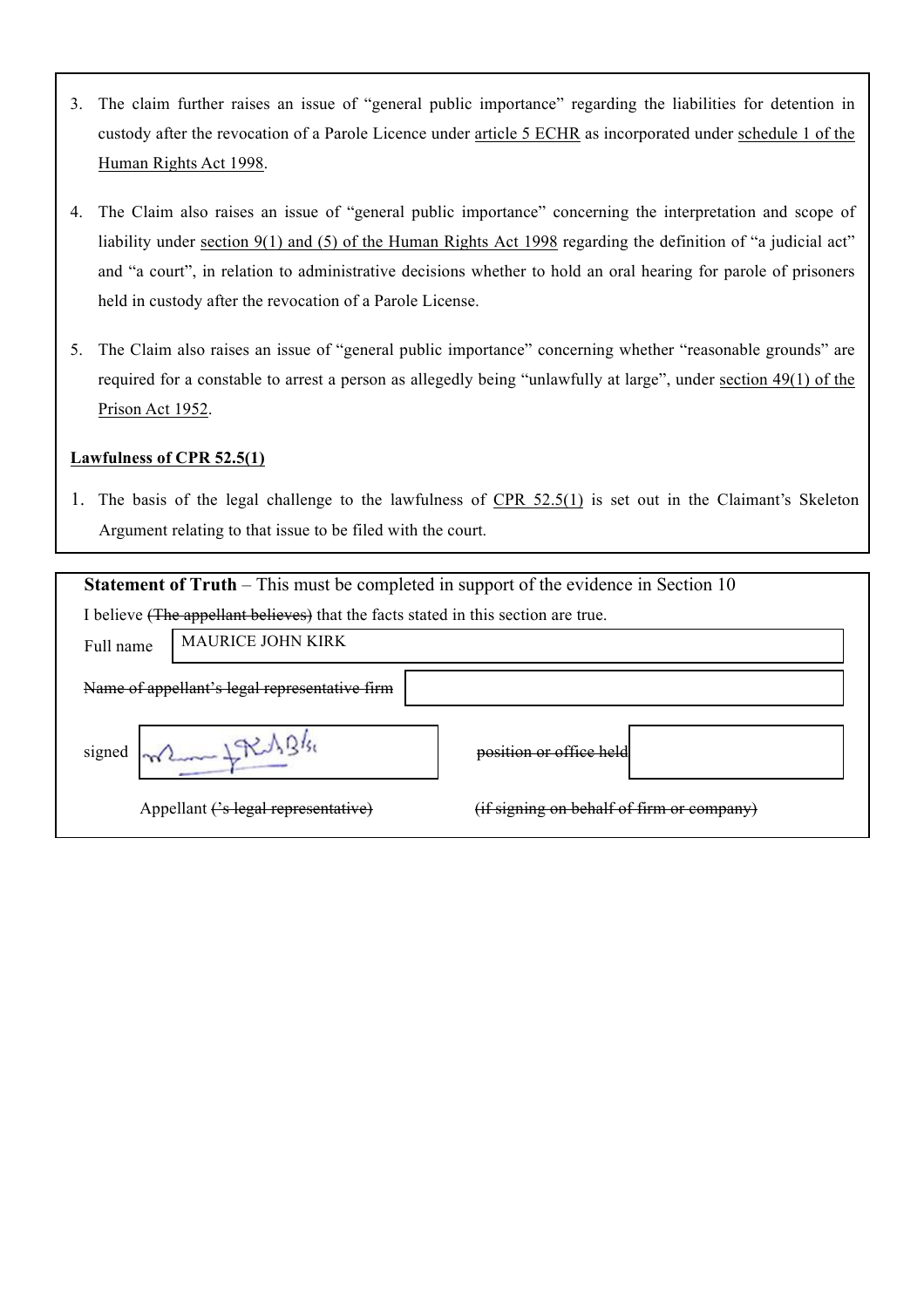## Section 12 Supporting documents

To support your appeal you should file with this notice all relevant documents listed below. To show which documents you are filing, please tick the appropriate boxes.

If you do not have a document that you intend to use to support your appeal complete the box over the page.

### **In the County Court or High Court:**

 $\Box$  three copies of the appellant's notice for the appeal court and three copies of the grounds of appeal;

 $\Box$  one additional copy of the appellant's notice and grounds of appeal for each of the respondents;

 $\Box$  one copy of the sealed (stamped by the court) order being appealed;

 $\Box$  a copy of any order giving or refusing permission to appeal; together with a copy of the judge's reasons for allowing or refusing permission to appeal; and

 $\Box$  a copy of the Civil Legal Aid Agency Certificate (if legally represented).

#### **In the Court of Appeal:**

- $\checkmark$  three copies of the appellant's notice and three copies of the grounds of appeal on a separate sheet attached to each appellant's notice;
- $\checkmark$  one additional copy of the appellant's notice and one copy of the grounds of appeal for each of the respondents;
- $\triangledown$  one copy of the sealed (stamped by the court) order or tribunal determination being appealed;

 $\Box$  a copy of any order giving or refusing permission to appeal together with a copy of the judge's reasons for allowing or refusing permission to appeal;

- $\Box$  one copy of any witness statement or affidavit in support of any application included in the appellant's notice;
- $\Box$  where the decision of the lower court was itself made on appeal, a copy of the first order, the reasonsgiven by the judge who made it and the appellant's notice of appeal against that order;
- $\Box$  in a claim for judicial review or a statutory appeal a copy of the original decision which was the subject of the application to the lower court;
- $\checkmark$  one copy of the skeleton arguments in support of the appeal or application for permission to appeal;
- $\angle$  a copy of the approved transcript of judgment; and
- a copy of the Civil Legal Aid Certificate (if applicable)
- where a claim relates to an Aarhus Convention claim, a schedule of the claimant's financial resources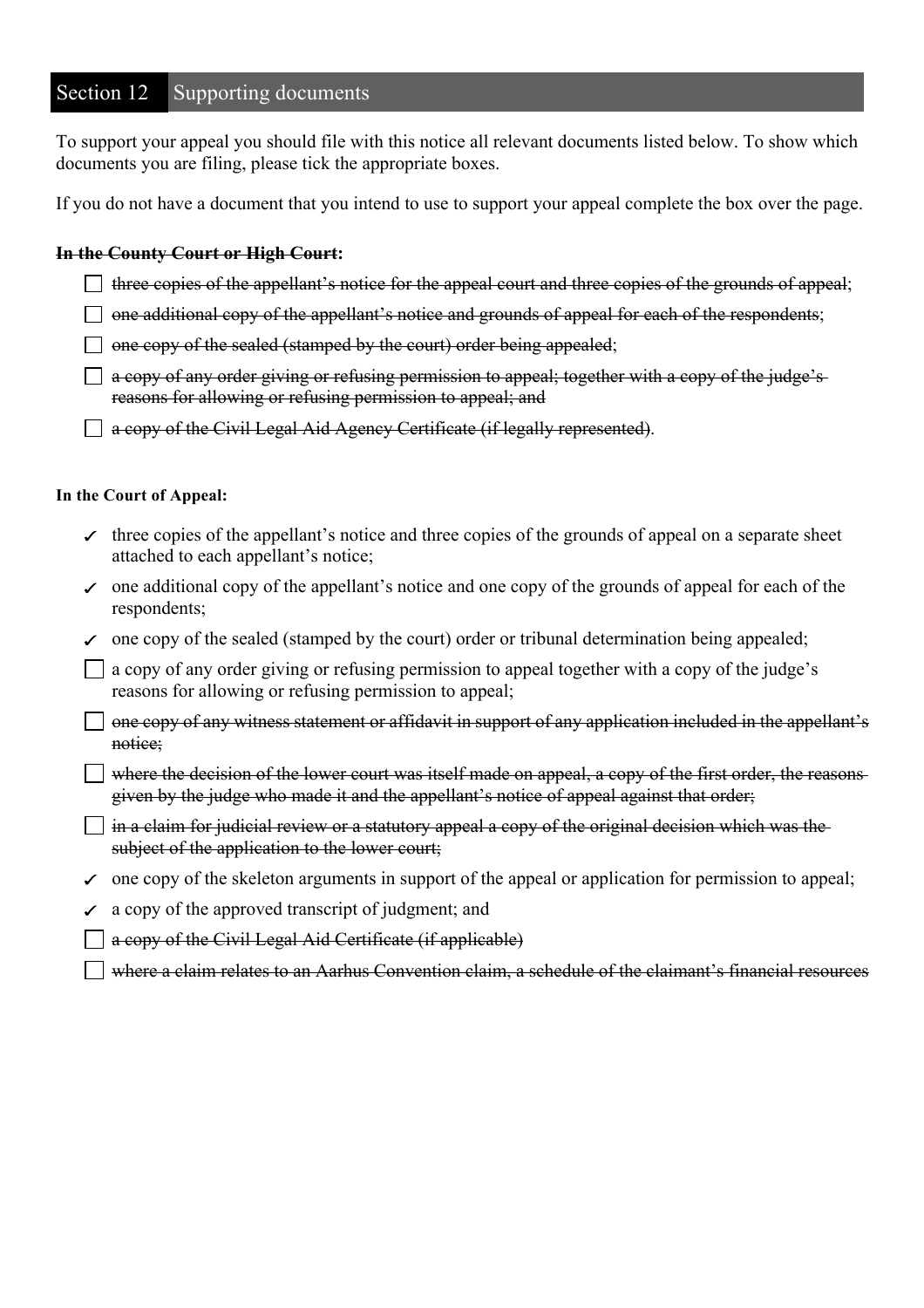Reasons why you have not supplied a document and date when you expect it to be available:-

| Title of document and reason not supplied                                  | Date when it will be supplied                                                                   |
|----------------------------------------------------------------------------|-------------------------------------------------------------------------------------------------|
| Transcript of the judgment of His Honour Judge Keyser QC has been ordered. | When available from the<br>shorthand writers to the court                                       |
| Skeleton Argument in support of application for permission to appeal.      | When perfected after the supply<br>of the transcript from the<br>shorthand writers to the court |
|                                                                            |                                                                                                 |
|                                                                            |                                                                                                 |
|                                                                            |                                                                                                 |
|                                                                            |                                                                                                 |
|                                                                            |                                                                                                 |
|                                                                            |                                                                                                 |
|                                                                            |                                                                                                 |
|                                                                            |                                                                                                 |

Section 13 The notice of appeal must be signed here

Signed  $\sqrt{\frac{1}{\text{N}}\frac{1}{\text{N}}\frac{1}{\text{N}}\frac{1}{\text{N}}}}$  Appellant<del>('s legal representative)</del>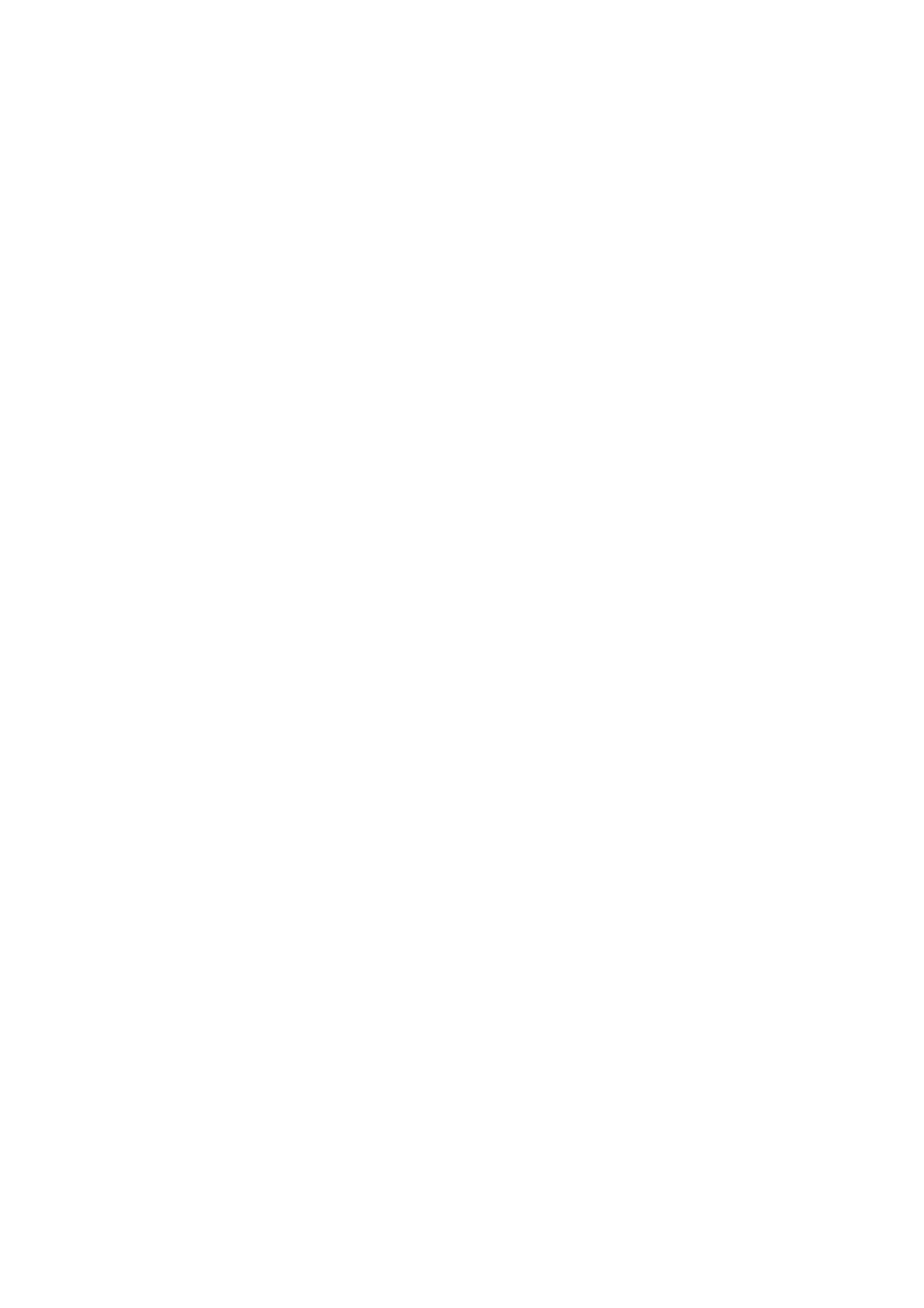### **IN THE COURT OF APPEAL CLAIM NO. C90CF012**

#### **ON APPEAL FROM THE HIGH COURT OF JUSTICE**

### **QUEEN'S BENCH DIVISION**

### **CARDIFF DISTRICT REGISTRY**

## **(HIS HONOUR JUDGE KEYSER QC SITTING AS A HIGH COURT JUDGE)**

### B E T W E E N : **MAURICE JOHN KIRK** Appellant

- and -

## **SECRETARY OF STATE FOR JUSTICE** 1<sup>st</sup> Respondent

and

### **PAROLE BOARD FOR ENGLAND AND WALES**  $2^{nd}$  Respondent

and

## CHIEF CONSTABLE OF SOUTH WALES POLICE 3<sup>rd</sup> Respondent

## **GROUNDS OF APPEAL**

 $\mathcal{L}_\text{max}$  , and the set of the set of the set of the set of the set of the set of the set of the set of the set of the set of the set of the set of the set of the set of the set of the set of the set of the set of the

 $\mathcal{L}_\text{max}$  , and the set of the set of the set of the set of the set of the set of the set of the set of the set of the set of the set of the set of the set of the set of the set of the set of the set of the set of the

## **ACCESS TO JUSTICE UNDER SECTION 8(1) OF THE HUMAN RIGHTS ACT 1998**

- 1. The Appellant pursues the Appeal in order to obtain access to justice under section 8(1) of the Human Rights Act 1998.
- 2. Such access to justice and appropriate "relief or remedy" is guaranteed under section 8(1) of the Human Rights Act 1998.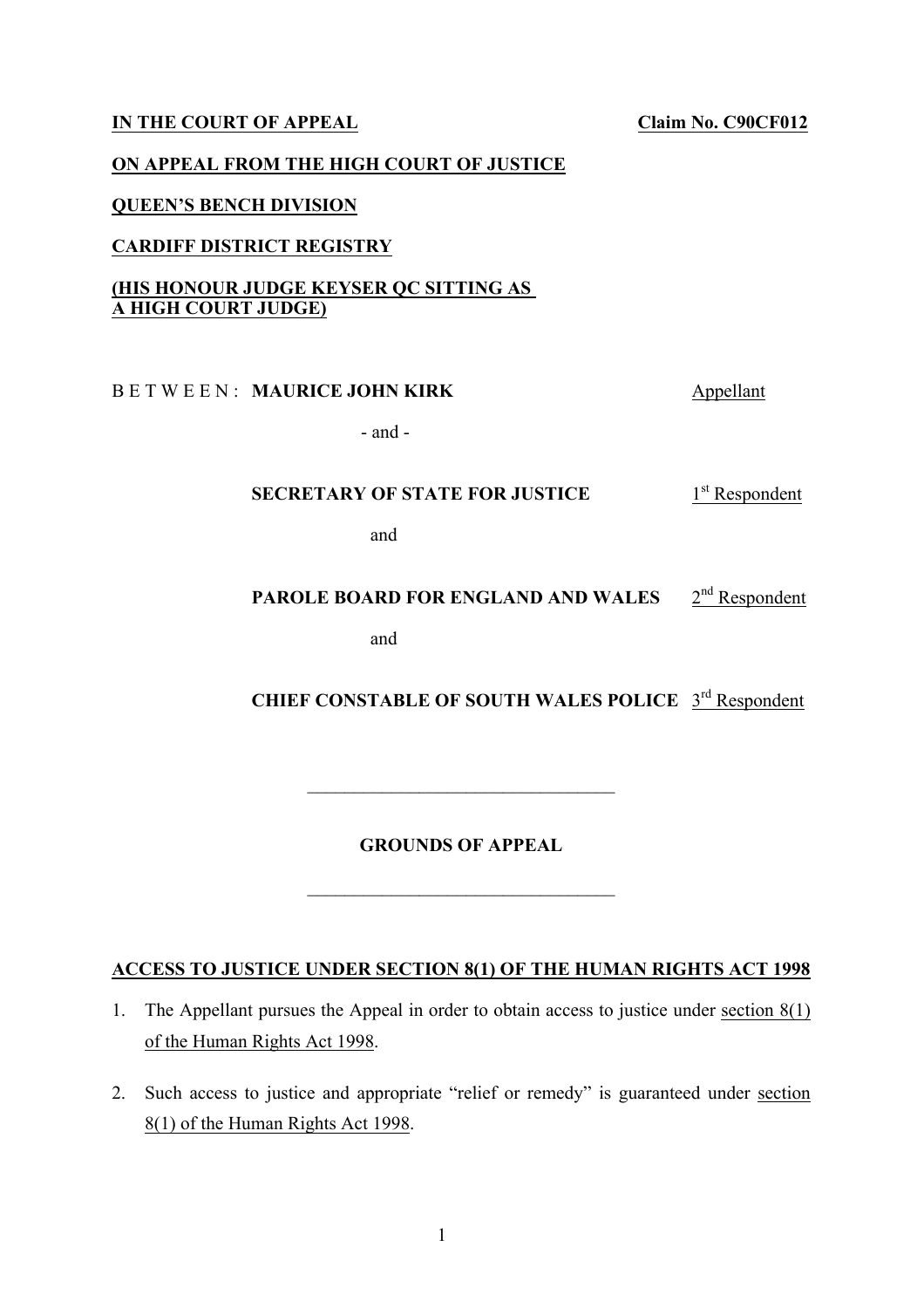- 3. Section 8(1) of the Human Rights Act 1998 is the statutory domestic equivalent of article 13 ECHR, which guarantees the right to "an affective remedy" for a breach of a "Convention Right" as defined under section 2(1) and schedule 1 of the Human Rights Act 1998.
- 4. Although article 13 ECHR was not directly incorporated into domestic law in the Human Rights Act 1998, it is given practical statutory effect by section 8(1) of the Human Rights Act 1998.

### **APPLICATIONS FOR STRIKE OUT AND/OR SUMMARY JUDGEMENT BEING SUPPORTED BY WITNESS STATEMENTS BY THE INSTRUCTING SOLICITORS FOR THE RESPONDENTS**

- 1. The learned Judge failed to rule on whether all 3 Respondents' Notices of Applications were properly supported by their respective instructing solicitors' Witness Statements, as they had no personal knowledge of the matters referred to in those respective Witness **Statements**
- 2. The Appellant contends that the 3 instructing solicitors' Witness Statements were insufficient for the purpose of the respective Respondent's respective applications to strike out and/or for summary judgment as a result of the fact that they did not have personal knowledge of the matters dealt with.

## **FAILURE TO DEAL WITH THE APPELLANT'S ISSUES REGARDING THE ORIGINAL ISSUE OF HIS PAROLE LICENCE**

- 1. The learned Judge erred in law and/or fact in declining to rule on whether or not the conditions imposed by the 1<sup>st</sup> Defendant in respect of the Appellant's Parole Licence had been unlawful, and/or in breach of article 8(1) and/or 10(1) ECHR as incorporated under schedule 1 of the Human Rights Act 1998.
- 2. The learned Judge had conceded that such conditions would be open to "Wednesbury" reasonable challenges in respect of the reporting and restrictions on contact conditions, conditions 5 ix, x (apart from that pertaining to the person subject of the restraining order) , xi and xii of the Parole Licence undated.
- 3. The Appellant contends that the conditions referred to were beyond the powers for the granting of such conditions under rule  $2(2)(a)-(g)$  of the Criminal Justice (Sentencing)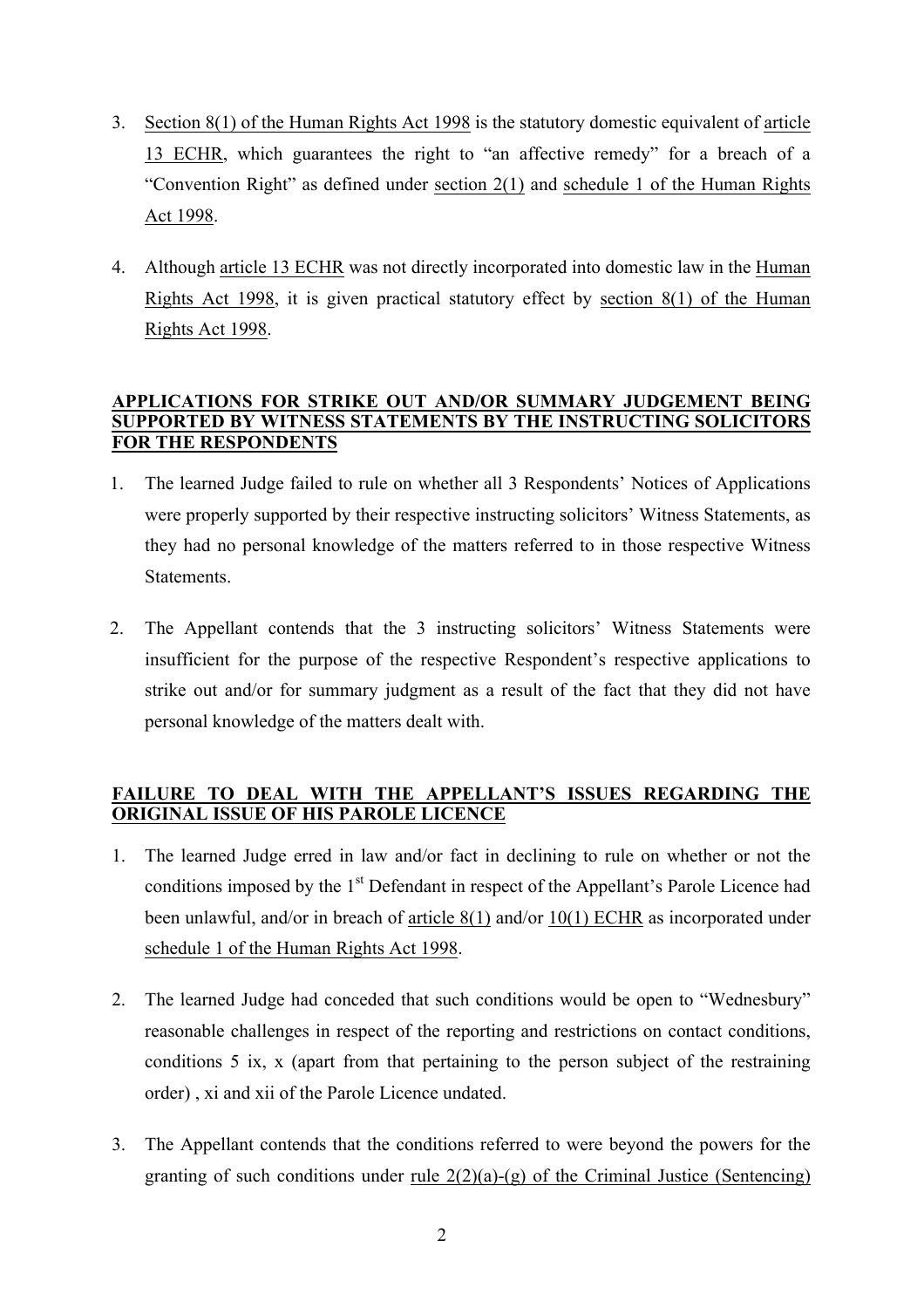(Licence Conditions) Order 2000, made under section  $250(1)(a)(b)$  of the Criminal Justice Act 2003, and were thereby *ultra vires* in any event.

- 4. In so far as condition 5 vi is concerned, the Appellant contends that although authorised by rule 2(2)(e) of the Criminal Justice (Sentencing) (Licence Conditions) Order 2000, that provision is in breach of European Union law and articles 45 to 55 of the Treaty on the Functioning of the European Union and/or EU Directive 2004/38/E relating to the right to freedom of movement within the European Union.
- 5. In the premises, the learned Judge declined jurisdiction to consider the issues raised by the Appellant regarding the issue of his Parole Licence accordingly.

## **REVOCATION OF THE APPELLANT'S PAROLE LICENCE BY THE 1st RESPONDENT**

- 1. The learned Judge erred in law and/or fact in holding that the  $1<sup>st</sup>$  Respondent's revocation of the Appellant's Parole Licence dated  $11<sup>th</sup>$  July 2014 was lawful.
- 2. The learned Judge further erred in law and/or in fact in holding that the  $1<sup>st</sup>$  Respondent's revocation of the Appellant's Parole Licence dated  $11<sup>th</sup>$  July 2014 was lawful when the only evidence that appeared to have been before the  $1<sup>st</sup>$  Defendant was a Public Protection Casework Section revocation report regarding him dated  $11<sup>th</sup>$  July 2014 which contained unsubstantiated and hearsay allegations against the Appellant without any proper verification.
- 3. The learned Judge further erred in law in failing to elaborate on his reasons for so holding that the  $1<sup>st</sup>$  Respondent's revocation of the Appellant's Parole Licence dated  $4<sup>th</sup>$ July 2014 was lawful.
- 4. The learned Judge further erred in law in holding that the burden of proving that there was an arguable claim with real prospects of success lay on the Appellant.
- 5. The Appellant contends that as the  $1<sup>st</sup>$  Respondent was applying to strike out the Appellant's Claim, the burden of proving that it had no reasonable prospects of success fell upon the  $1<sup>st</sup>$  Respondent and not the Claimant.
- 6. The Appellant contents that there was no credible evidence before the  $1<sup>st</sup>$  Defendant that would have justified the revocation of his Parole Licence as a breach of condition 5 i,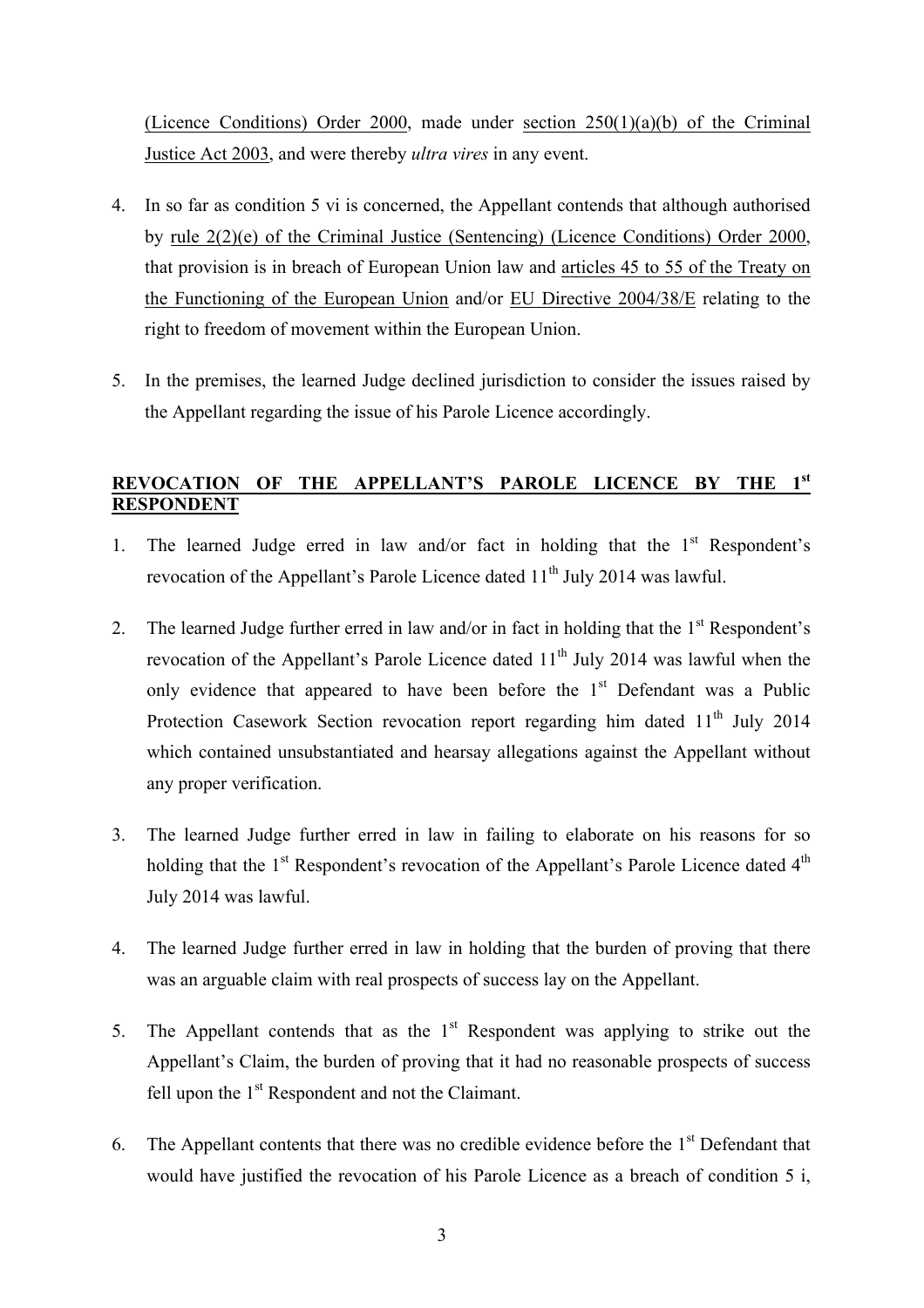and certainly no evidence that he had committed or had been accused of committing any criminal offence.

- 7. As regards the alleged postings on the Appellant's internet site alleged in the Public Protection Casework Section revocation report dated  $11<sup>th</sup>$  July 2014, the Appellant was not prohibited from making such postings by any of the conditions of his Parole Licence, and in so far as photographs of other inmates were published, the Appellant claims that they fully consented, and he was exercising his rights to "freedom of expression" to "impart information and ideas without interference by public authority" under article 10(1) ECHR as incorporated under schedule 1 of the Human Rights Act 1998.
- 8. As regards the alleged incidents at the Kingsway Medical Centre alleged in the Public Protection Casework Section revocation report dated  $11<sup>th</sup>$  July 2014, the Appellant contends that any allegations made were unsubstantiated and hearsay and do not appear to have been verified by the taking of any statements from any of the persons unknown, making the allegations by officials of the  $1<sup>st</sup>$  Defendant completely unsubstantiated.
- 9. There was further no evidence that any of the alleged threats amounted to any criminal offences in breach of the Public Order Act 1986, and no complaints were ever received by any officers of the 3<sup>rd</sup> Defendant in respect of the alleged threats from any employees at the Kingsway Medical Centre.
- 10. In the premises, there was no breach of condition 5 i either in law and/or fact and the  $1<sup>st</sup>$ Defendant unlawfully and "Wednesbury" unreasonably revoked the Appellant's Parole Licence on  $4<sup>th</sup>$  July 2014, purportedly under section 250(1) of the Criminal Justice Act 2003.

## **APPLICATION OF SECTION 9(1)(A) AND (5) OF THE HUMAN RIGHTS ACT 1998 TO THE 2ND RESPONDENT**

1. The learned Judge erred in law in holding that the various officials and officers of the  $2<sup>nd</sup>$ Respondent were subject to the avenues of legal challenge set out in section 9(1)(c) of the Human Rights Act 1998, and that as a result, their various actions could only be challenged by way of Judicial Review as so provided.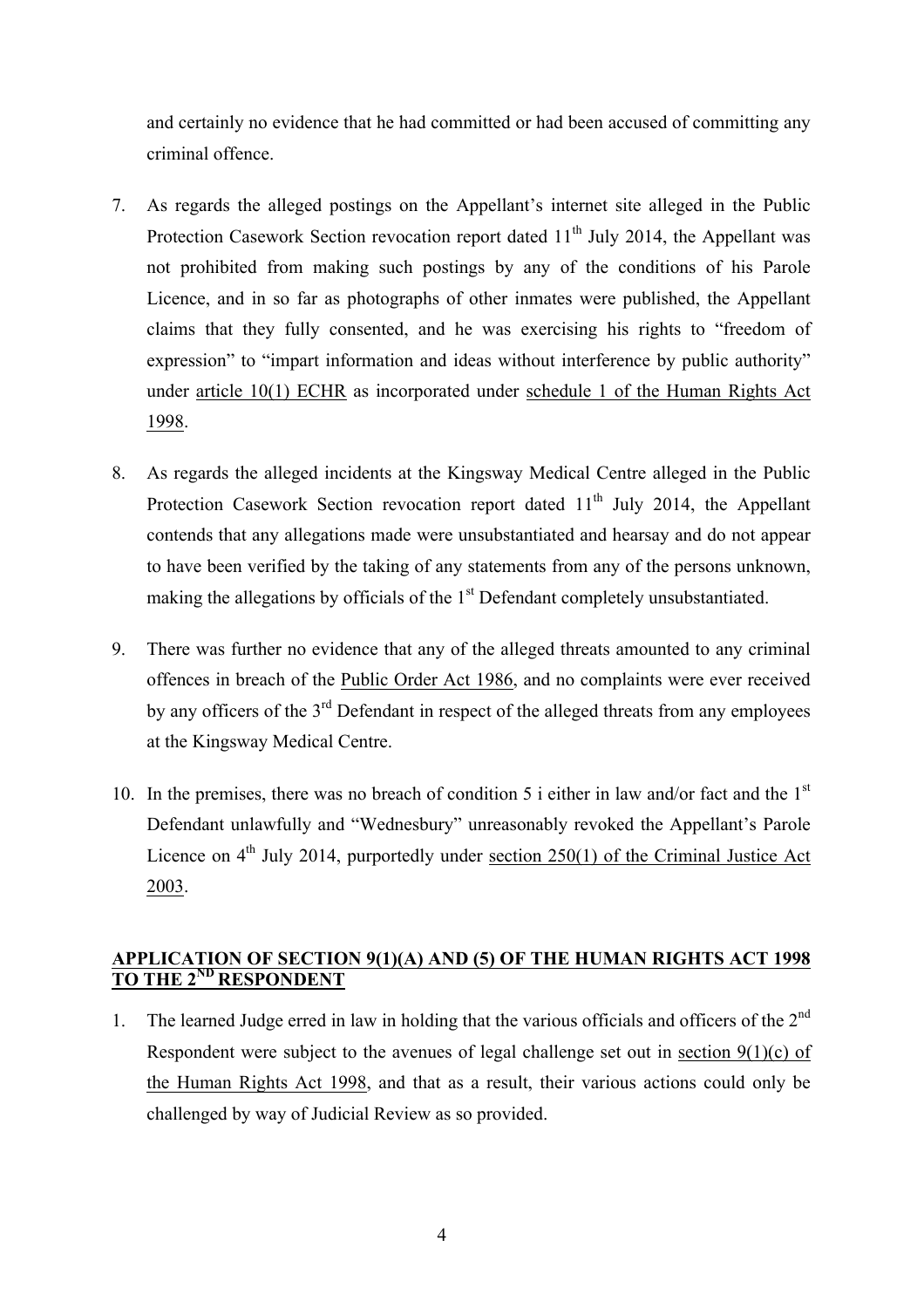- 2. The learned Judge further failed to take into account or consider whether the various officials and officers of the  $2<sup>nd</sup>$  Respondent were acting merely administratively, or were carrying out "judicial acts" on "the instructions, or on behalf, of a judge" as defined under section 9(5) of the Human Rights Act 1998.
- 3. The learned Judge further failed to consider whether any of the functions of the various officials and officers of the  $2<sup>nd</sup>$  Respondent were in fact carried out under the instructions of the Chair of the Parole Board, or on his behalf, and/or whether any evidence had been adduced by the  $2<sup>nd</sup>$  Respondent to support the giving of any such instructions.
- 4. The Appellant was not in fact challenging the decisions of the Parole Board dated 19<sup>th</sup> August 2014 and  $7<sup>th</sup>$  January 2017, only the failure by the various officials of the  $2<sup>nd</sup>$ Respondent to arrange an oral hearing of his Parole application.
- 5. The learned Judge further erred in failing to consider, notwithstanding that the Parole Board may constitute a court for the purposes of hearing and adjudicating on parole applications, whether the actions or lack of them of the various officials and officers of the  $2<sup>nd</sup>$  Respondent constituted a court, or could be said to have the "characteristics of a court".
- 6. The learned Judge further failed to consider whether the administrative functions of the various officials and officers of the  $2<sup>nd</sup>$  Respondent could be differentiated from any court function of the Parole Board *per se*, in hearing and adjudicating on parole applications.
- 7. The Appellant contends that the functions of the various officials and officers of the  $2<sup>nd</sup>$ Respondent in purporting to arrange an oral Parole hearing for the Appellant were not judicial acts, nor were they perpetrated as an inferior tribunal with "the characteristics of a court" at the time of the carrying out of the respective functions at the time for failing to arrange the Appellant's oral Parole hearing.
- 8. In so far as the Parole Board decision letter dated  $19<sup>th</sup>$  January 2015 is concerned, the learned Judge further failed to consider whether the issue of such a letter could be said to have been made by a tribunal having "the characteristics of a court", which it is contended it did not.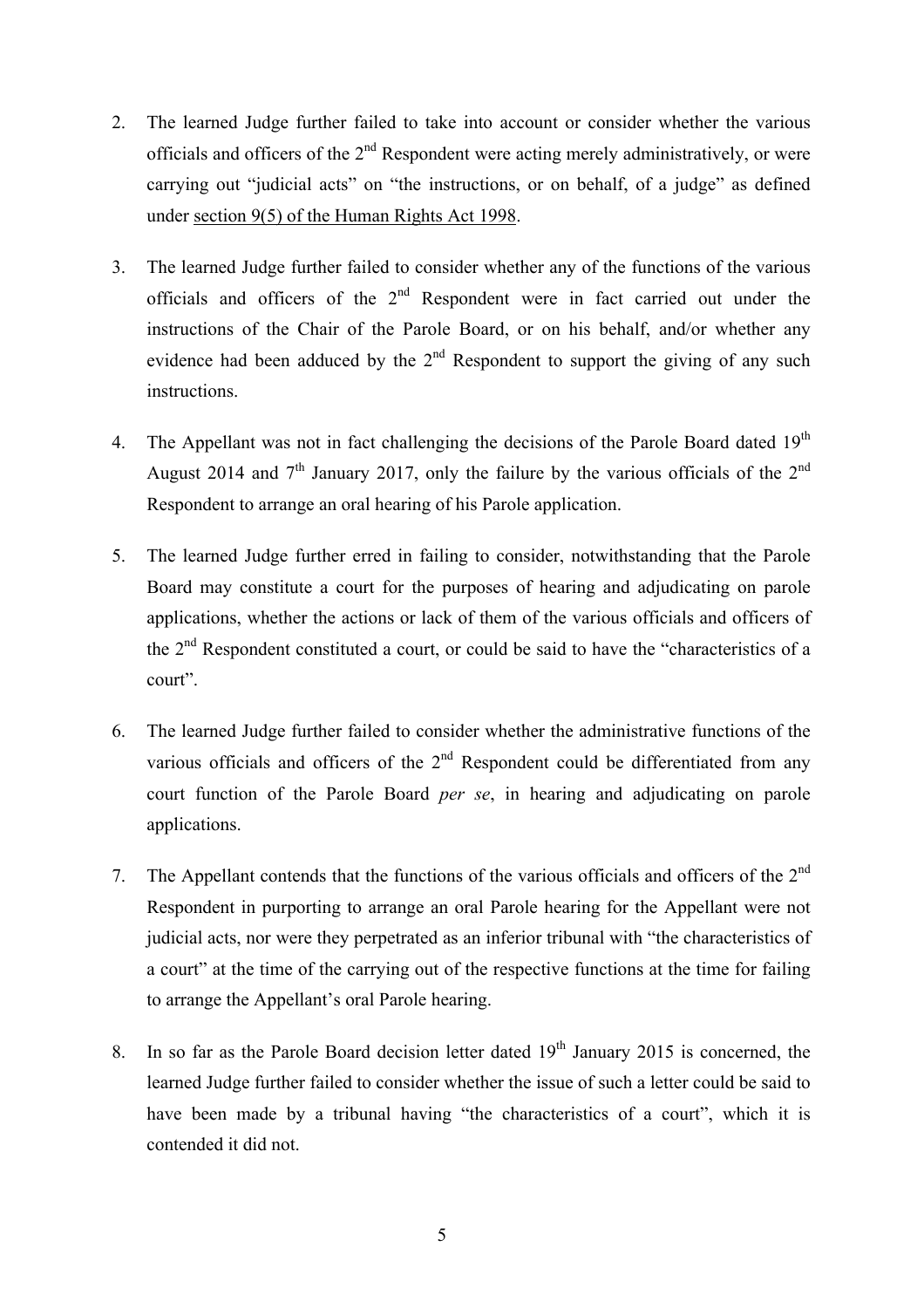- 9. The Appellant further contends that the provisions of section 9(1) and (5) of the Human Rights Act 1998 should be interpreted in accordance with the Appellant's Convention rights under section 3(1) of the Human Rights Act 1998, and if necessary read down accordingly.
- 10. In support, the Appellant further contends that the subject matter of the various officials and officers of the 2<sup>nd</sup> Respondent in purporting to arrange an oral Parole hearing for the Appellant raised both issues of mixed law and fact, rendering Judicial Review an unsuitable *forum* for determining them accordingly.
- 11. Alternatively, if section 9(1) and (5) of the Human Rights Act 1998 is to be interpreted as precluding the Appellant's claim against the  $2<sup>nd</sup>$  Respondent, the Appellant seeks a Declaration of Incompatibility that section 9 of the Human Rights Act 1998 is incompatible with article 6(1) ECHR as incorporated under schedule 1 of the Human Rights Act 1998 under section 4(2) of the Human Rights Act 1998.
- 12. In the premises, the functions of the various officials and officers of the  $2<sup>nd</sup>$  Respondent were not subject to the restrictions imposed by section 9(1) and (5) of the Human Rights Act 1998, in that any legal challenge was required to be brought exclusively by way of Judicial Review.

## DETERMINATION OF THE CLAIM AGAINST THE 2<sup>ND</sup> RESPONDENT ON THE **MERITS**

- 1. The learned Judge erred in law in holding that the acts or lack of them of the various officials and officers of the  $2<sup>nd</sup>$  Respondent were reasonable and lawful without their evidence being subject to live evidence and cross examination.
- 2. The Appellant contends that the real reason as to why his oral Parole hearing was never heard was because both the various officials and officers of the  $1<sup>st</sup>$  and/or  $2<sup>nd</sup>$  Respondent did not want the issues that the Appellant had raised in his written representations filed under section 254(2)(a) of the Criminal Justice Act 2003 to ever be determined.
- 3. The evidence filed on behalf of the  $2<sup>nd</sup>$  Respondent raised serious disputed factual issues that could only have been resolved at a full trial for the determination of the Appellant's "civil rights and obligations" under article 6(1) ECHR as incorporated under schedule 1 of the Human Rights Act 1998.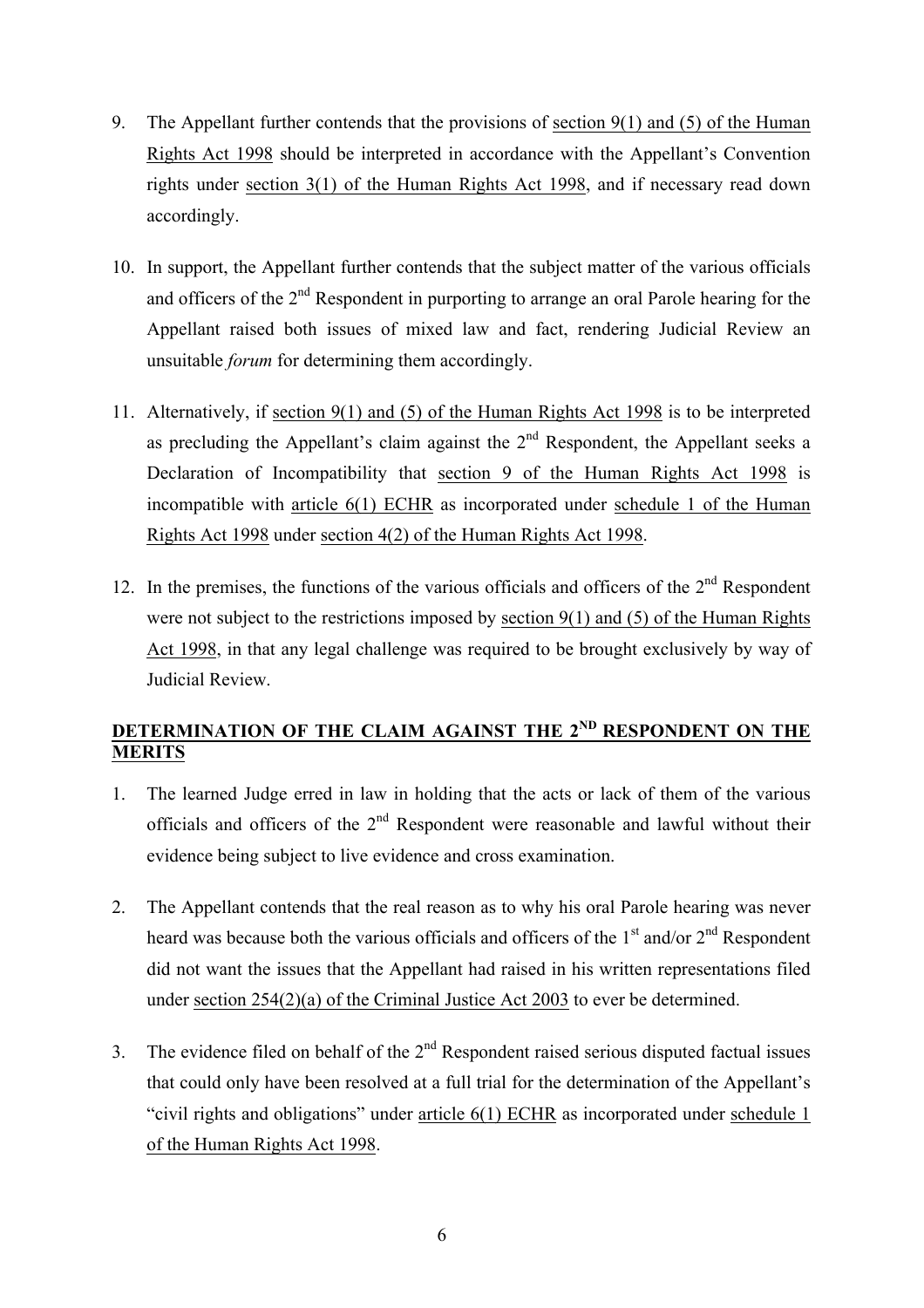## **TIME LIMIT APPLICABLE UNDER SECTION 7(5)(A) OF THE HUMAN RIGHTS ACT 1998 RELATING TO THE APPELLANT'S DETENTION IN LEGAL CUSTODY AFTER REVOKATION OF HIS PAROLE LICENSE**

- 1. The learned Judge erred in law and/or fact in holding that time ran under section 7(5)(a) of the Human Rights Act 1998 relating to his detention in prison custody after the recall of his Parole Licence from the letter dated  $4<sup>th</sup>$  February 2015, informing him that the  $2<sup>nd</sup>$ Defendant would not hold an oral hearing of his parole application in view of his then impending release from his sentence on  $7<sup>th</sup>$  March 2015.
- 2. The Appellant contends that time in fact ran from the date of his release from prison custody, on the basis that any alleged breach of article 5(1)(a) ECHR as incorporated under schedule 1 of the Human Rights Act 1998 would be continuous, commencing from  $11<sup>th</sup>$  July 2014 when he was taken back into prison custody until his eventual release after the expiration of his sentence on  $7<sup>th</sup>$  March 2015.
- 3. The learned Judge further erred in law and/or fact in holding that as a result, his claim for damages under article 5(1)(a) ECHR as incorporated under schedule 1 of the Human Rights Act 1998 was time barred.
- 4. Alternatively, the learned Judge failed to apply his mind to whether it would be just and equitable to have extended the relevant time limit in respect of this part of the Appellant's claim under section 7(5)(a) of the Human Rights Act 1998 and/or the "overriding objective" to do "justice" in the case.

# **LIABILITY FOR DAMAGES OF THE 3RD RESPONDENT**

- 1. The learned Judge did not rule on whether the  $3<sup>rd</sup>$  Respondent would be liable for wrongful arrest and imprisonment if the court had found that the Appellant had been "unlawfully at large", thereby giving the right of arrest under section  $49(1)$  of the Prison Act 1952.
- 2. The learned Judge held that such a ruling would be rendered unnecessary in the light of his ruling that the 1<sup>st</sup> Defendant had lawfully revoked the Appellant's Parole Licence.
- 3. The possible liability of the  $3<sup>rd</sup>$  Respondent would however have to be reconsidered in the event that the learned Judge's findings in relation to the lawfulness of the  $1<sup>st</sup>$ Defendant's revocation of his Parole License was overturned.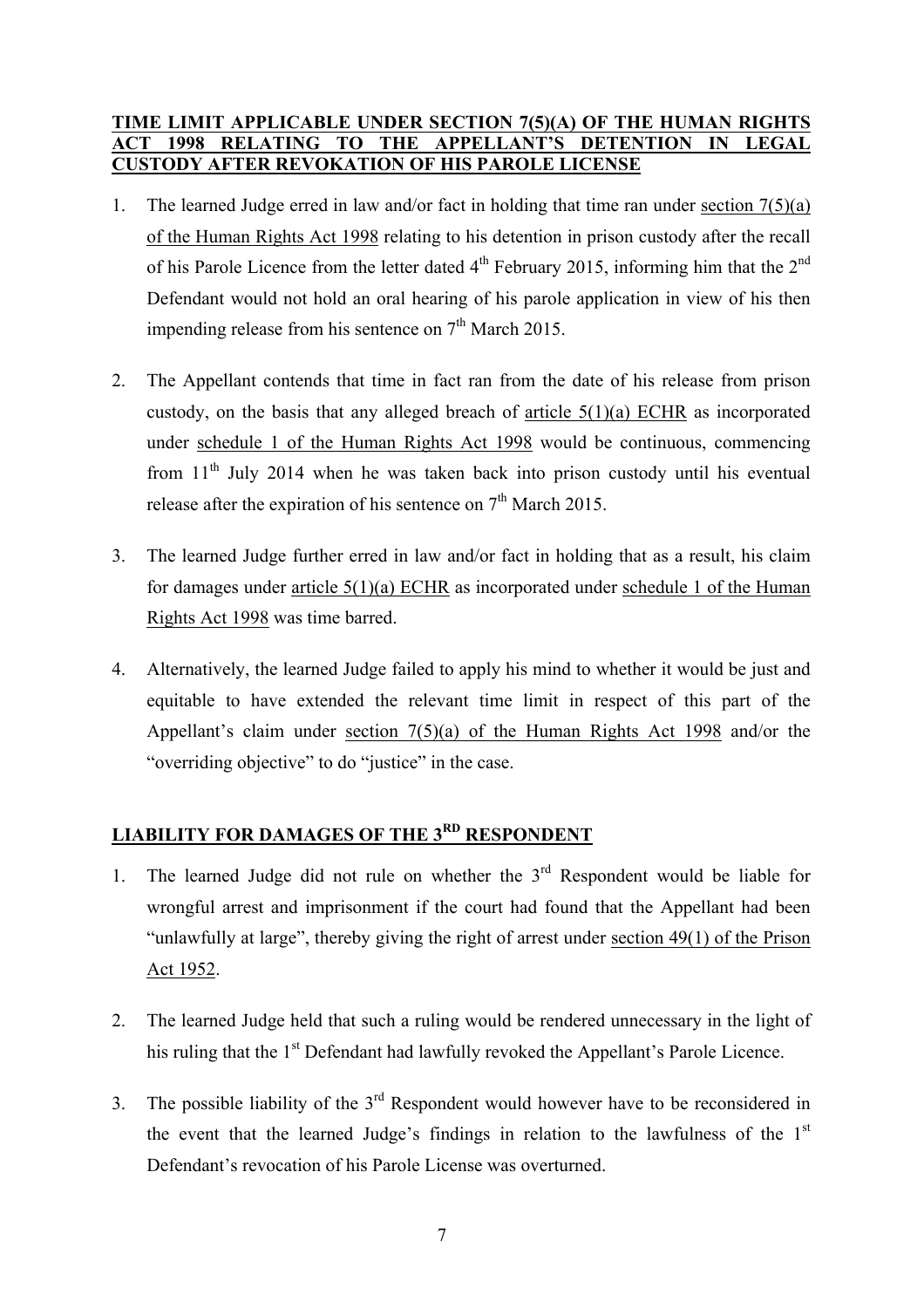- 4. The Appellant would contend that in the event that a court was to find that the  $1<sup>st</sup>$ Defendant had unlawfully revoked the Appellant's Parole Licence, then "reasonable grounds" were not required in respect of the Appellant's arrest by PC Mitcham on 11<sup>th</sup> July 2014 on behalf of the  $3<sup>rd</sup>$  Respondent, and that there would be liability for a false arrest in such circumstances.
- 5. Such liability would certainly consist of Common law damages for wrongful arrest and false imprisonment.
- 6. The learned Judge also did not apply his mind to the issue of whether any claim for damages under article 5(1)(c) ECHR as incorporated under schedule 1 of the Human Rights Act 1998 was a separate claim or a continuing one dependant on his subsequent detention in legal custody, as a result of his ruling in relation to the  $1<sup>st</sup>$  Defendant's revocation of the Appellant's Parole Licence.
- 7. Such issues would of course fall to then be determined, including any issues of an extension of time for claiming such damages under section 7(5)(b) of the Human Rights Act 1998 in the event that the Appellant's claim against the  $3<sup>rd</sup>$  Respondent was restored.

### **CLAIM NOT HAVING "REAL PROSECTS OF SUCCESS"**

1. As a result of the various rulings given by the learned Judge in the above issues, he misapplied his mind as to whether or not the Appellant's Claim had "real prospects of success" and in making his order striking out the Appellant's Claim as a result.

### **JUDICIAL REVIEW AND/OR CPR 7.2 CLAIM**

### **USE OF ALTERNATIVE REMEDIES TO JUDICIAL REVIEW**

- 1. The Appellant had used the alternative statutory remedy under section 254(2)(a) of the Criminal Justice Act 2003 to lodge written representations regarding the original issue and subsequent revocation of his Parole License and his continued detention in custody as a result, both in relation to domestic law and any claimed breaches of any "Convention right".
- 3. His representations regarding the initial issue of his Parole Licence and its subsequent revocation raised issues of both fact and law and was an effective alternative remedy to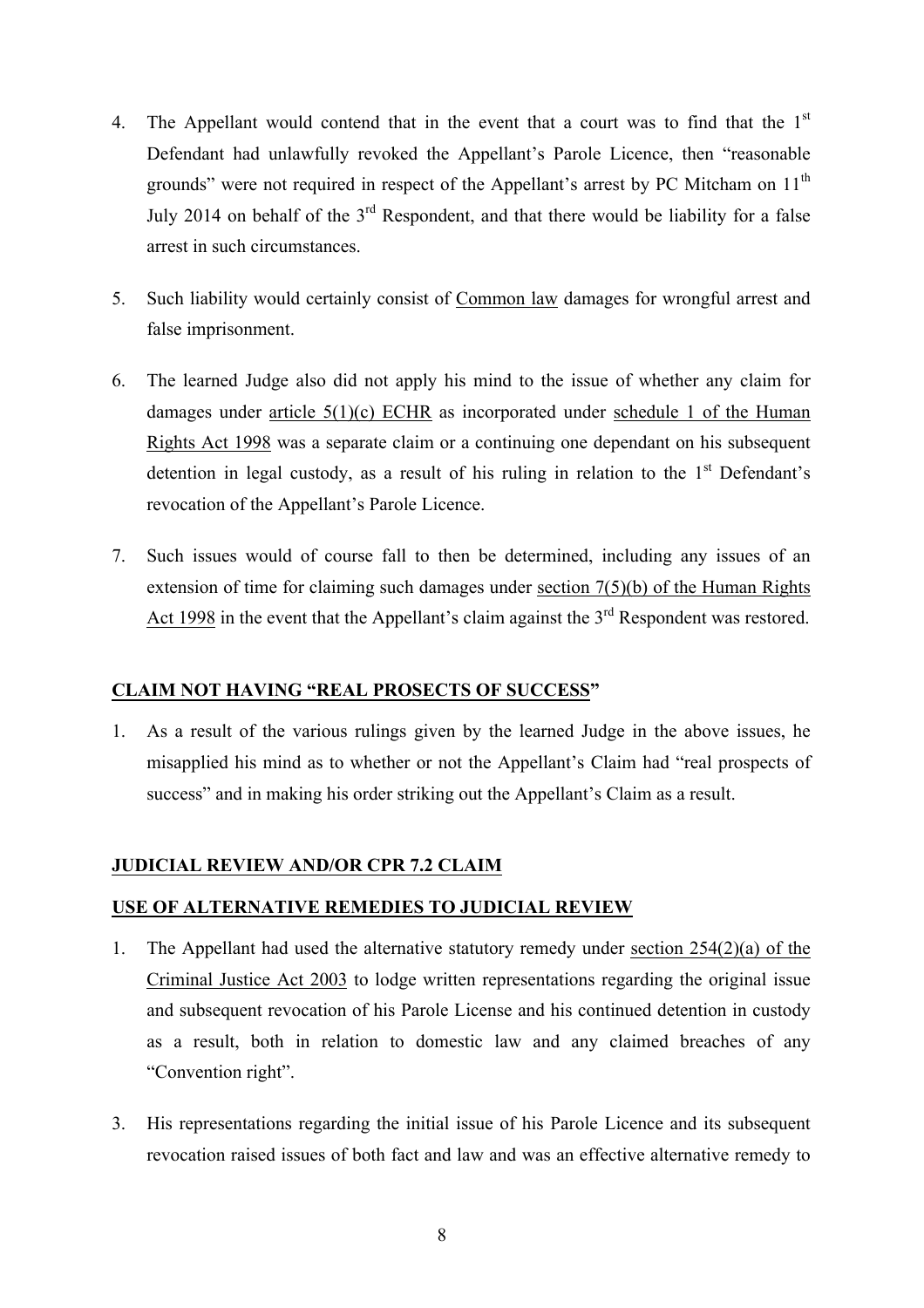Judicial Review at the time, which would have been totally unsuitable as a remedy regarding the issues that he had raised.

- 4. As a result of the Parole Board failing to arrange an oral hearing of his Parole application, the Appellant in any event lost any opportunity of challenging the original grant of his Parole Licence or its subsequent revocation, as by the time he was finally notified that no oral hearing was going to be listed, due to the imminent expiration of his sentence, the relevant time limits had by then passed.
- 5. The Appellant only had recourse to a CPR 7.2 claim thereafter in order to raise all of his issues regarding the original issue and subsequent revocation of his Parole License and his continued detention in custody as a result, as he claimed in breach of article  $5(1)(a)$ ECHR as incorporated under schedule 1 of the Human Rights Act 1998.
- 6. In the premises, the issue of the CPR 7.2 was not as such as to constitute "an abuse of the court's process" in breach of CPR 3.4(2)(b).

### **EFFECTIVENESS OF JUDICIAL REVIEW AS A REMEDY**

- 7. Although the learned Judge did not specifically address the arguments of the Respondents advanced that any challenge to the validity of the original grant of the Appellant's Parole Licence and its subsequent revocation could only have been pursued by a Claim for Judicial Review, the Appellant nevertheless advances his arguments as to why these submissions were in applicable to the present case, in the event that the same issues are raised by the Respondents in this appeal, in the event that permission to appeal is granted.
- 8. It is contended that Judicial Review was an inappropriate remedy in the circumstances of this particular case in any event, as the issues relating to the original grant of the Appellant's Parole Licence and its subsequent revocation raised issues of both mixed law and fact.
- 9. It is further contended that the Appellant had a private law remedy regarding a damages claim under article 5(1)(a) ECHR as incorporated under schedule 1 of the Human Rights Act 1998 for his detention from the date he was taken back into legal custody on  $11<sup>th</sup>$ July 2014 until his release from prison at the expiration of his sentence on  $7<sup>th</sup>$  March 2015.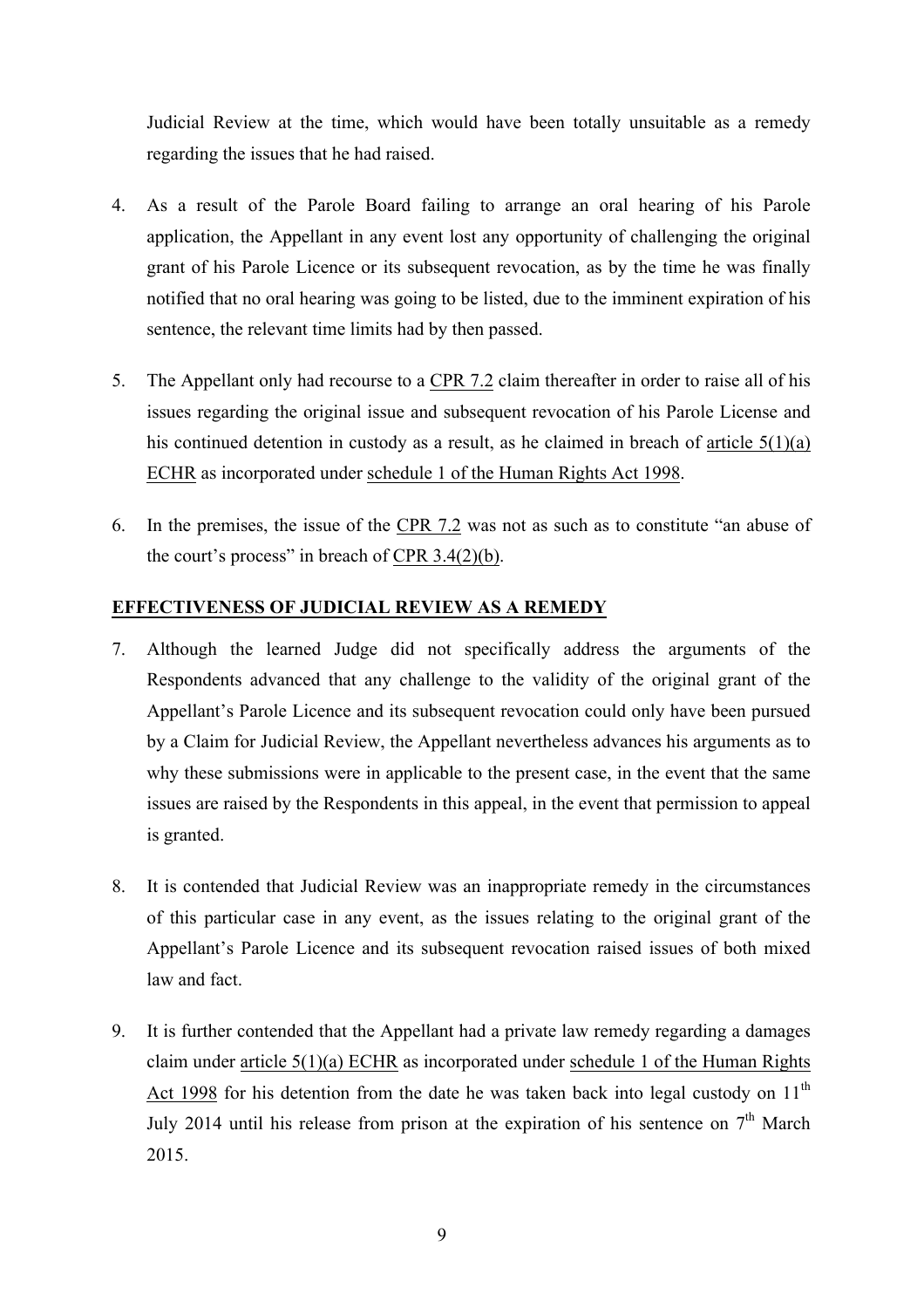- 10. Any public law issues relating to this were ancillary to the claim for damages for the Appellant's detention under article 5(1)(a) ECHR as incorporated under schedule 1 of the Human Rights Act 1998.
- 11. In the premises, the issue of the CPR 7.2 was not as such as to constitute "an abuse of the court's process" in breach of  $CPR 3.4(2)(b)$ .

**Dated 9th October 2017**

Signed  $\sqrt{\mathcal{R} \mathcal{A} \mathcal{B}}$ **MAURICE JOHN KIRK**

**Appellant**